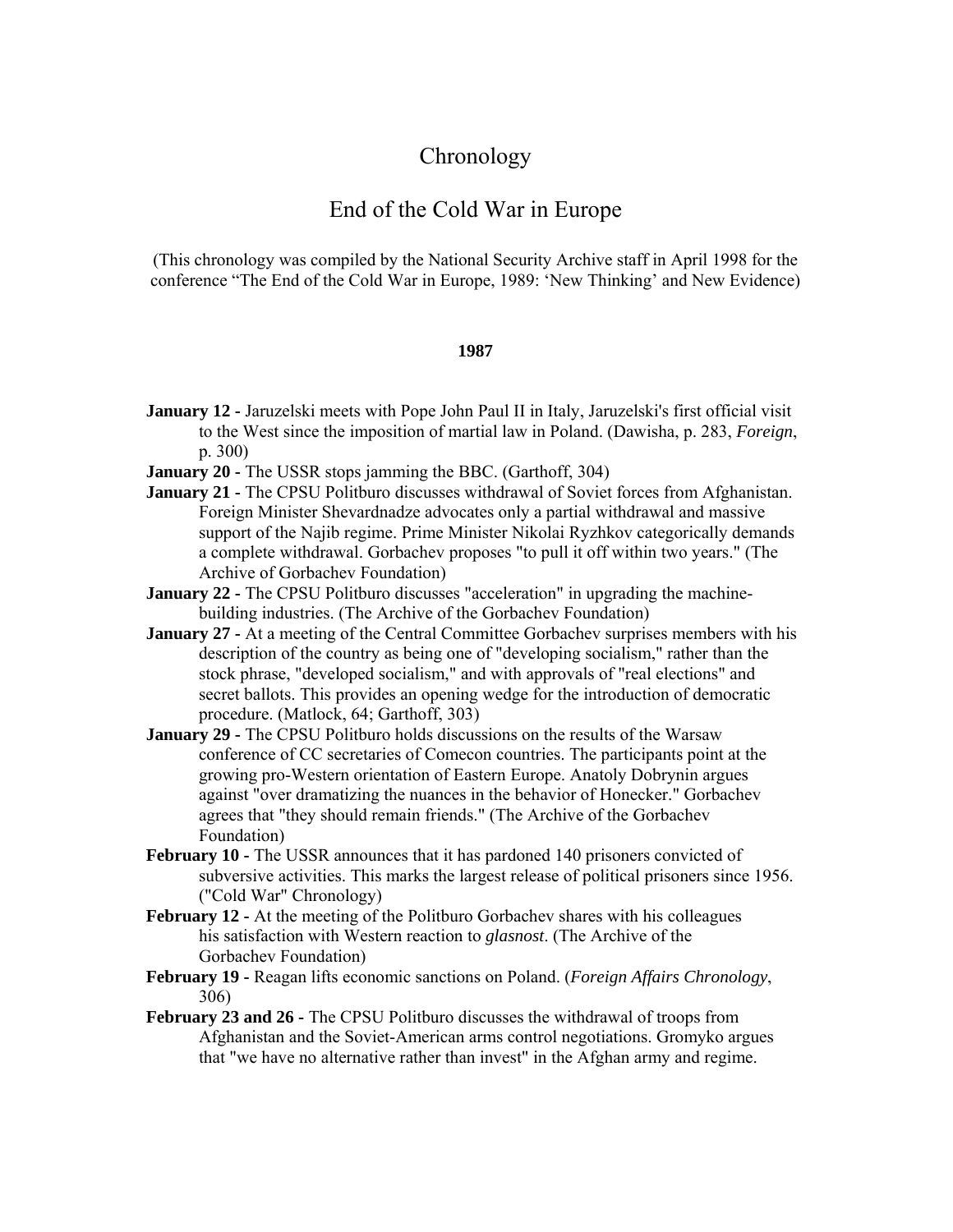Gorbachev responds that then "our entire policy of reforms will collapse. That is why withdrawal of troops is the only correct decision." Also, Gorbachev proposes to take the Soviet SS-20s out of the "package" thereby effectively departing from the tactics of Reykjavik. But he still justifies this decision as a new tactic "to postpone the deployment of the SDI." (The Archive of the Gorbachev Foundation)

- **February 26 -** Thе USSR ends an eighteen-month unilateral moratorium on nuclear testing with an underground nuclear test. (Garthoff, 307)
- **February 27 -** The Yugoslav government places emergency controls on wage levels; nationwide strikes break out. ("Cold War" Chronology)
- **March 15 -** 1,500-2,000 marchers in Budapest mark the anniversary of the 1848 uprising against Austrian rule. The protesters call for more democracy in Hungary. (*Foreign Affairs Chronology*, 304)
- **March 26 -** Strikes end in Yugoslavia when the government gives in to pressure, increasing wages and agreeing to changes in management practices. (Dawisha, 283)
- **March 28 -** Poland announces 10-100 percent price increases on basic foodstuffs, cigarettes, fuel, alcohol, transportation, and postal services to go into effect 3/29. (*Foreign Affairs Chronology*, 304)
- **March 28-April 1** Thatcher visits Moscow. Her highly critical views of Soviet human rights violations and continued military involvement in Afghanistan are given full coverage in the Soviet media. (Matlock, 106)
- **April 2 -** At a meeting of the Politburo Gorbachev discusses the results of Thatcher's visit and concludes that she became a supporter of *perestroika* against strong objections from the Reagan Administration (The Archive of the Gorbachev Foundation)
- **April 9 -** Gorbachev visits Prague to meet with Husak. ("Cold War" Chronology)
- **April 9 -** Shultz receives a cable from Jack Matlock saying that Dobrynin has told him the soviets want to sign the INF Treaty before the end of 1987. (Shultz, 883)
- **April 13 -** KGB chief Viktor Chebrikov cites subversive interference by foreign intelligence services in Soviet affairs as the cause for growing nationalist unrest. (Garthoff, 349)
- **April 13 -** George Shultz arrives in Moscow to reactivate negotiations following the meeting at Reykjavik. He talks to Shevardnadze about the connection between human rights and technological progress. (Shultz, 886-889)
- **April 14** Shultz meets with Nikolai Ryzhkov in the Kremlin. Ryzhkov tells Shultz that the economy is not working. Shultz tries to persuade Ryzhkov to adopt a rapid rather than a gradual plan toward a market-based economy.

Shultz next meets with Gorbachev. There is argument and discussion about the ABM Treaty, SDI, and human rights. During an interlude, Shultz gives a "presentation" about the growing diversification of technology and its relation to the world economy. (Shultz, 889-895)

- **April 16 -** Shultz is interviewed on Soviet television. When the interviewer suggests that the Soviets were "invited" into Afghanistan, Shultz rejoinders, "The Afghan people want you to leave their country; they do not want your armed forces to be in their country." (Matlock, 106; Shultz, 897)
- **April 22** Gorbachev announces that he not only wants to "eliminate soviet and American shorter-range missiles simultaneously in Europe," but he also wants "to hold talks on such missiles [remaining] in the east of our country and in the territory of the U.S."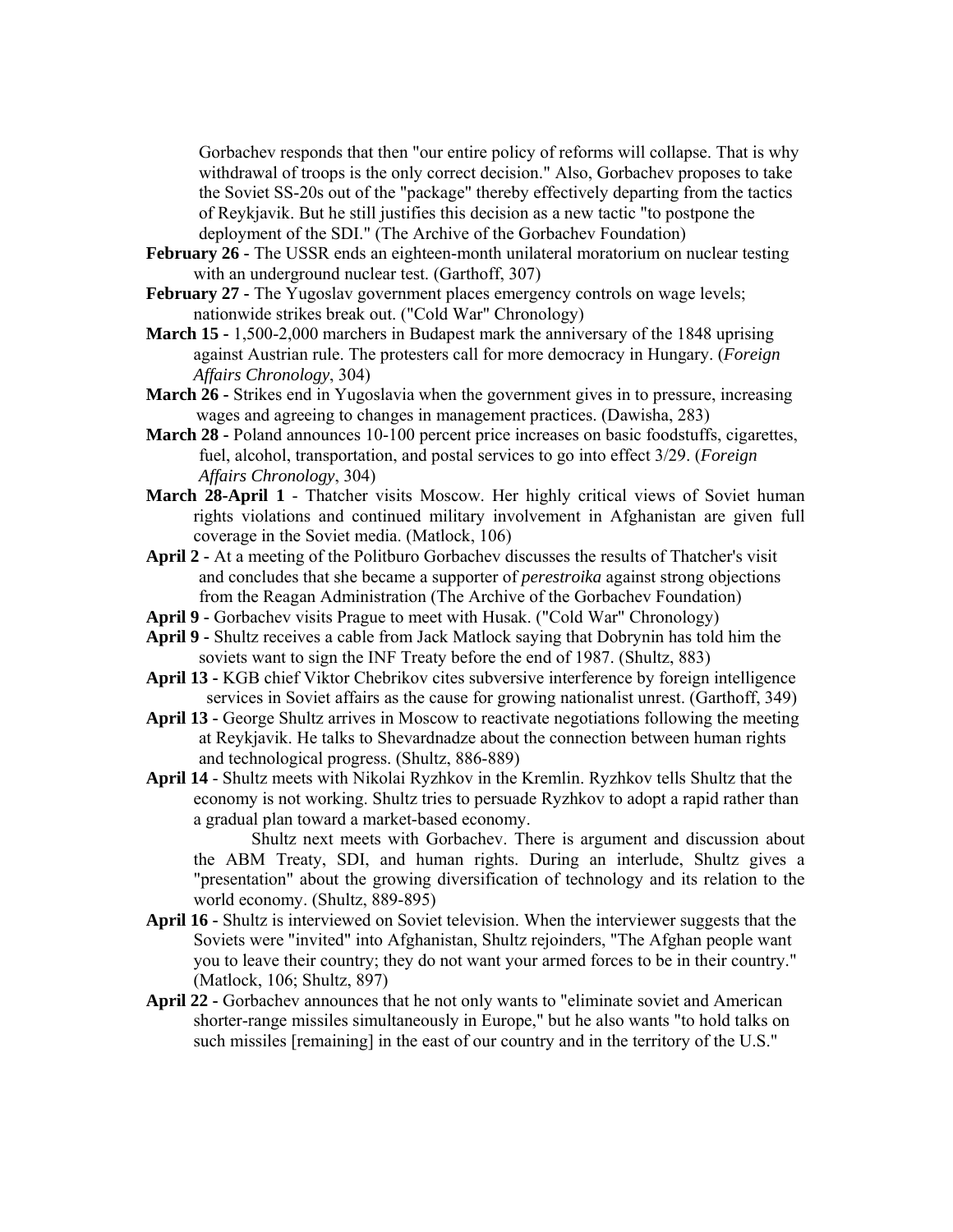(*Foreign Affairs Chronology*, 307)

- **April 23 -** Erich Honecker rejects the idea that East Germany should emulate Soviet political and economic reforms. (*Foreign Affairs Chronology*, 304)
- **April 27 -** The USSR offers a draft INF treaty at the Geneva aims talks and demands the elimination of West German Pershing 1A missiles. (*Foreign Affairs Chronology*, 307)
- **May 1** A law giving Soviet citizens the right to engage in limited private business goes into effect. ("Cold War" Chronology)
- **May 5 -** CIA Director William Casey dies. ("Cold War" Chronology)
- **May 6 -** The U.S. and USSR agree to establish Nuclear Risk Reduction Centers in their respective capitals. ("Cold War" Chronology)
- **May 8 -** Discussion in the CPSU Politburo, with Akhromeyev, on a new WTO doctrine.
- **May 15 -** Weinberger publicly states that "Nothing was agreed at Reykjavik." He essentially endorses former President Nixon's and Kissinger's proposal for a link between an INF agreement and a reduction in conventional arms. This increases tension between Weinberger and Shultz, Howard Baker, and Frank Carlucci. (Shultz, 899-900)
- **May 19 -** The U.S. begins re-flagging Kuwaiti ships in the Persian Gulf. ("Cold War" Chronology)
- **May 23 -** The Soviets stop jamming the Voice of America. (Garthoff, 302)
- **May 25** Gorbachev visits Romania and makes a speech explaining the reform process in the Soviet Union. (Dawisha, 283)
- **May 28 -** Eluding vaunted Soviet air defenses, Mathias Rust lands a Cessna in Red Square. (Matlock, 135; Oberdorfer, 228-229)
- **May 30 -** USSR Defense Minister Sokolov is fired and replaced by Dmitry Yazov; the chief of Soviet air defense and other generals are replaced. (Matlock, 136; Oberdorfer, 230)
- **June 2 -** Ronald Reagan informs Congress that Romania and Hungary should be extended an offer for MFN status. (Dawisha, 284)
- **June 5-6 -** East German youth and police clash when the youth approached the Berlin Wall to hear an outdoor rock concert on the western side. (Dawisha, 284)
- **June 8 -** Pope John Paul II visits Poland for a third time. (Dawisha, 284)
- **June 12 -** During a speech in West Berlin, Reagan urges Gorbachev to tear down the Berlin Wall. (Garthoff, 315)
- **June 25-26 -** Gorbachev strengthens his position by promoting three supporters to full membership of the Politburo (Party Secretaries Aleksandr Yakovlev, Viktor Nikonov, and Nikolai Slyunkov). At the same time, Gorbachev reduces the role of his chief rival Yegor Ligachev. (Garthoff, 307).
- **June 25 -** Hungary announces that president Pal Losonczi and prime minister Gyorgy Lazar will retire. Karoly Nemeth becomes president and Karoly Grosz becomes prime minister. ("Cold War" Chronology)
- **June 26 -** The Central Committee of the Yugoslav League of Communists meets in Belgrade to discuss the problems in Kosovo. ("Cold War" Chronology)
- **July 20 -** Hungary raises prices 10-29 percent on certain consumer goods and services to help combat its hard currency trade deficit. (*Foreign Affairs Chronology*, 305)
- **July 20 -** In Moscow, the Soviets tell Afghan leader Najibullah that they will withdraw their forces within a year. (Gates, 423; Oberdorfer, 242)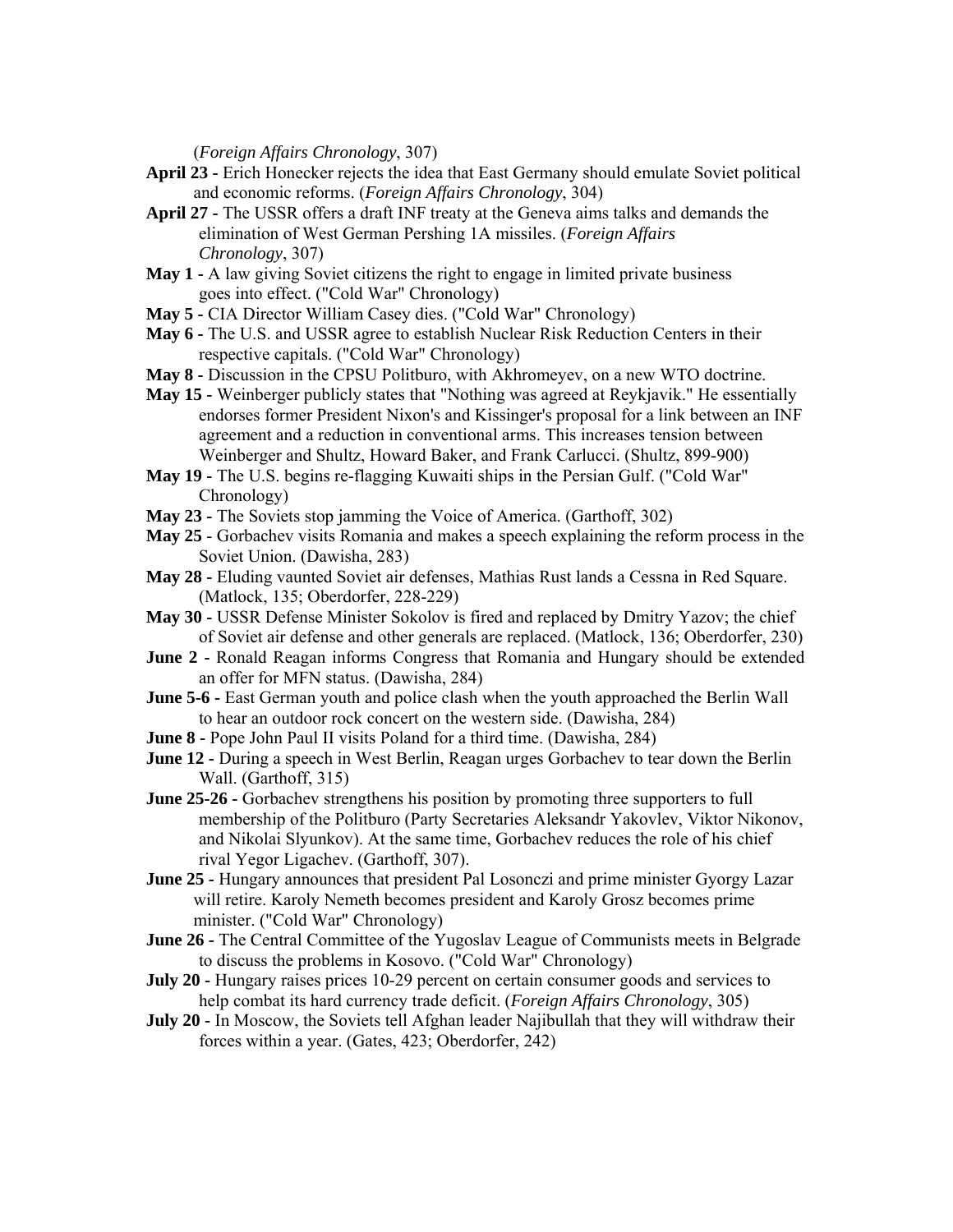- **July 28 -** In a speech to the Central Committee plenum in Sofia, Bulgarian leader Todor Zhivkov calls for a reduction of the Party's role in the government and the economy. ("Cold War" Chronology)
- **July 29 -** The CPSU Politburo discusses the problem of resettlement of Crimean Tartars to Crimea; the first serious discussion on the nationalities issue flares up. Gorbachev warns against hasty measures that could revive Ukrainian nationalism and thus disrupt "the Slav core of the socialist empire." (The Archive of the Gorbachev Foundation)
- **July 31 -** Soviet negotiators in Geneva present a draft treaty for 50 percent reductions in strategic nuclear weapons. An agreement is linked to curbs in SDI spending. (Foreign Affairs Chronology, 308)
- **August 23 -** Crowds of up to 2,000 march in the capitals of the three Baltic republics calling for independence. ("Cold War" Chronology)
- **September 1 -** Erich Honeker begins a much awaited trip to West Germany. (Dawisha, 284)
- **September 12 -** Yeltsin sends a letter to Gorbachev complaining about Ligachev and offering to resign from the Politburo and the Moscow Party Committee. (Matlock, 114)
- **September 16 -** Shevardnadze privately tells Shultz that the Soviet Union will withdraw troops from Afghanistan within a year. (Shultz, 987; Garthоff, 320-321)
- **September 17 -** Shevardnadze and Shultz "agree in principle to conclude a treaty", reducing to zero all INF missiles, to be signed at the Washington Summit in late fall. The precise dates of the summit will be set when Shultz visits Moscow in October. (Shultz, 987-988; Garthoff, 319)
- **September 17-19 -** The Hungarian Parliament approves cutbacks in subsidies to state-run enterprises, the creation of personal income taxes, and the creation of a value added tax. (Dawisha, 284)
- **September 20 -** The Senate Foreign Relations Committee releases a report calling the Reagan administration's reinterpretation of the ABM Treaty in order to produce SDI "the most flagrant abuse of the Constitution's treaty power in 200 years of American history." (Shultz, 989)

**October 5 -** A state of energy emergency is declared in Romania. ("Cold War" Chronology)

- **October 11 -** Romania calls for a 30 percent reduction in energy usage quotas. ("Cold War" Chronology)
- **October 15 -** Thousands of Romanian workers riot in Brasov. ("Cold War" Chronology)
- **October 19 -** The U.S. stock market crashes; the Dow Jones Industrial Average falls 508.32 points in a single day. (Foreign Affairs Chronology, 300)
- **October 21 -** Gorbachev and Yeltsin clash at a Plenum of the Central Committee. Yeltsin charges that *perestroika* is not progressing fast enough and that the public is losing confidence in Gorbachev. (Matlock, 114 115ff; Shultz, 1002; Oberdorfer, 254)
- **October 23 -** Shultz (accompanied by Carlucci, Nitze, Ridgeway, and Matlock) meets with Gorbachev (accompanied by Shevardnadze, Dobrynin, Akhromeev, Bessmertnykh, Ambassador Dubinin, and Chernyaev). Gorbachev becomes polemical and aggressive, and pushes to have strategic arms and SDI included on the agenda of the upcoming summit in Washington. The talks conclude with a failure to set a date for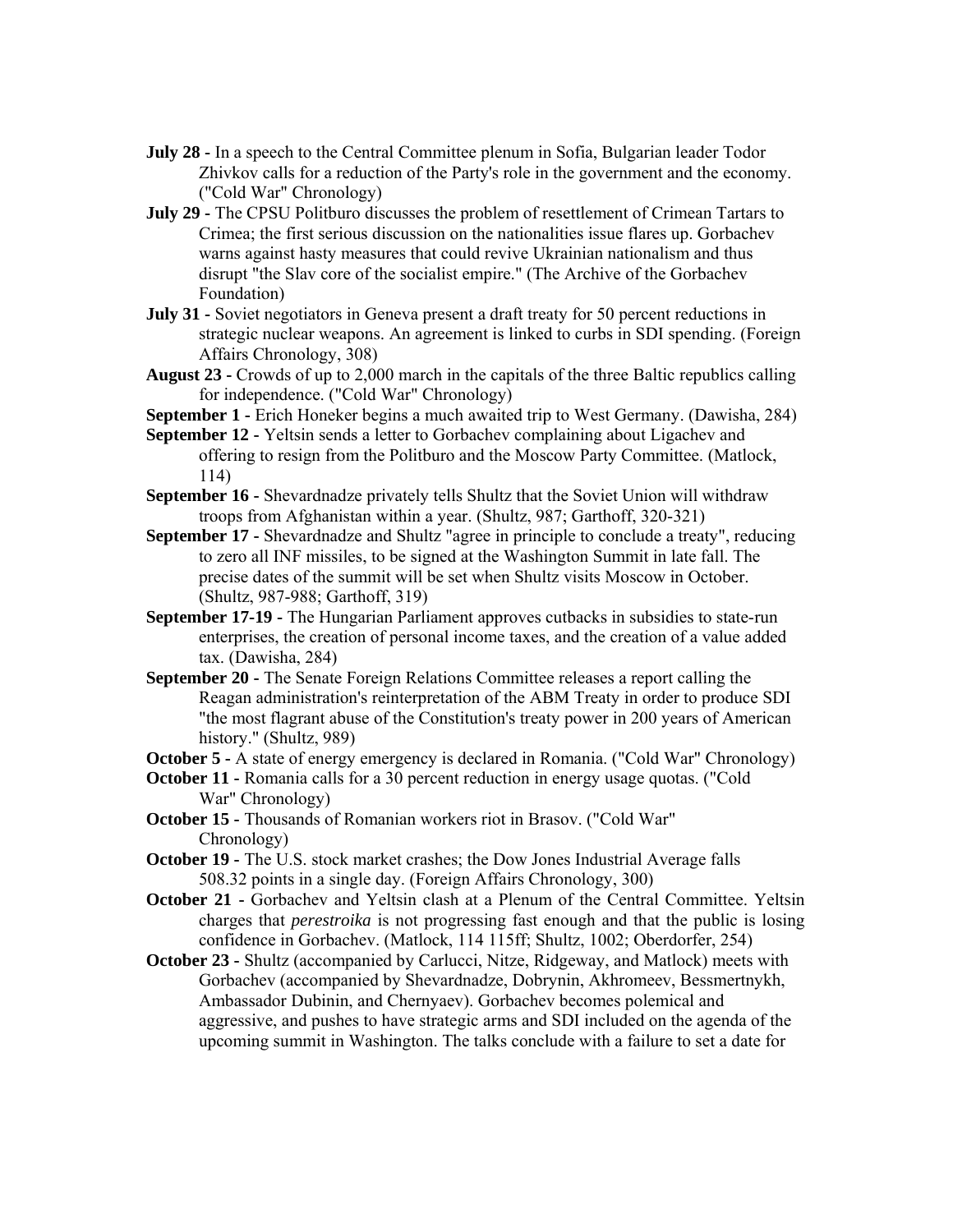the summit, and with Shultz considering an alternative way to have the INF Treaty signed. (Shultz, 995-1001; Garthoff, 322-323)

- **October 24 -** Shultz, back in Washington, receives a cable from Matlock reporting that Bessmertnykh told him that the meeting with Gorbachev had not gone as planned and that the Soviets would try to patch things up. (Shultz, 1001)
- **October 25 -** Anti-riot police are sent to Kosovo to quell ethnic unrest set off by reports of an ethnic Albanian official's "joke" at the "expense of Serbian women." (Foreign Affairs Chronology, 305)
- **October 27 -** Matlock telephones Shultz to tell him that Gorbachev has changed his mind and wants a summit. Shevardnadze wants to come to Washington on the 30th to set a date for the summit. (Shultz, 1001)
- **November 1** Demonstrations in Minsk commemorate the Stalin-era executions at Kuropatyi. ("Cold War" Chronology)
- **November 2 -** At a celebration of the 70th anniversary of the Bolshevik Revolution, Gorbachev denounces Stalin's historical legacy, defends perestroika, and announces his intention to seek a strategic arms agreement with the U.S. (Foreign Affairs Chronology, 305)
- **November 5 -** Secretary of Defense Caspar Weinberger resigns. President Reagan names National Security Advisor Frank Carlucci to replace Weinberger; Lt. Gen. Colin Powell is named as a National Security Advisor. (*Foreign Affairs Chronology*, 298)
- **November 6 -** Shultz meets with William Webster, Robert Gates, and CIA analysts to discuss Gorbachev's behavior at the meeting of October 23. It is pointed out that Gorbachev is under attack from both the right and the left, and that a U.S. attack on an Iranian oil platform just before the meeting may have conditioned his attitude. Gates describes Gorbachev as an NEP-era Leninist, trying to "recapture the dynamism of the past." Shultz disagrees with the comparison, and points to the renunciation of the Brezhnev Doctrine and Soviet Plans to withdraw from Afghanistan. (Shultz, 1002-1003)
- **November 11 -** The Moscow Party committee removes Yeltsin at the request of Gorbachev. (Garthoff, 324)
- **November 13 -** Pravda confirms that Yeltsin has officially been removed as head of the Moscow Party. This comes in response to an explosive meeting of the Central Committee in late October in which Yeltsin's criticism of the slow pace of reforms caused Gorbachev to lash out at him with uncharacteristic harshness. (Matlock 113- 119; Oberdorfer, 304-305)
- **November 15 -** A general wage freeze and price increases are implemented in Yugoslavia. This sets off a buying panic devaluing the Yugoslav currency. Ten thousand industrial workers riot in Brasov. (Dawisha, 284)
- **November 18 -** Yeltsin is appointed first deputy chairman of the state Committee on Construction. ("Cold War" Chronology)
- **November 23-24 -** Shultz and Shevardnadze meet in Geneva and complete negotiations for the INF treaty. (Shultz, 1005-1006)
- **December 7-10 -** The Washington summit between Reagan and Gorbachev convenes. They sign the INF treaty, mandating the removal from Europe of 2,611 intermediate-range missiles. For the first time, the actual number of nuclear weapons delivery systems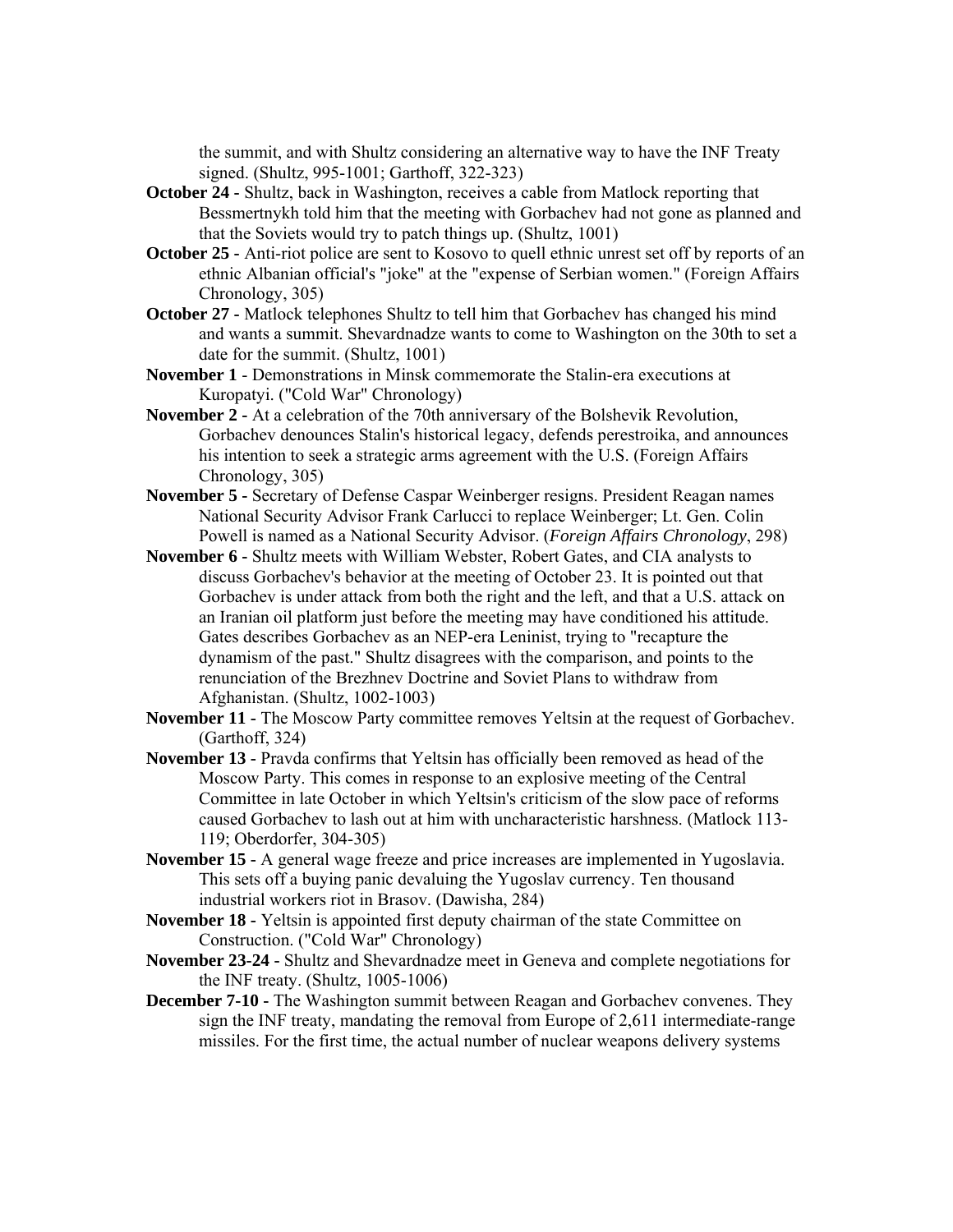has been reduced. (Shultz, 1009-1015)

- **December 10 -** Vice President Bush, riding with Gorbachev to the airport, assures him that whatever may be said in the upcoming presidential campaign, he wants relations between the U.S. and USSR to continue to improve. Gorbachev later recalls this as "the most important talk Bush and I ever had." (Beschloss & Talbott, 34; Garthoff, 333-334)
- **December 17 -** Gorbachev reports to the CPSU Politburo on the results of the Washington summit. He states that in Washington "we, maybe for the first time, and so powerfully, realized the importance of the human factor in international politics." He says he no longer perceives Reagan as a figurehead of the U.S. military-industrial complex. (The Archive of the Gorbachev Foundation)
- **December 17 -** Milos Jakes succeeds Husak as General Secretary of the Czechoslovak Communist Party. (Oberdorfer, 366; Garthoff, 575)
- **December 29 -** National Security Advisor Colin Powell says the Soviet Union has the option of revoking the proposed strategic nuclear arms reduction treaty if the U.S. violates the 1972 ABM Treaty by testing SDI components in space. (*Foreign Affairs Chronology*, 309)

### **1988**

- **January 11** At a meeting with Gorbachev, Czechoslovak General Secretary Milos Jakes informs Gorbachev that the Czechoslovak ruling party is not going to change its positions on "the Prague spring." Gorbachev agrees that "we have no grounds to reassess those events, including the internationalist action. The attempt of some activists of the "Prague spring" to present themselves as a legal hems of the Soviet *perestroika* is nothing more than a blow at our perestroika. We are carrying out *perestroika* within the framework of socialism and to reinforce socialism. And they h ave moved to undermine socialism in Czechoslovakia" Gorbachev speaks on the need for "innovative policies" in Eastern Europe. (The Archive of the Gorbachev Foundation)
- **February 1 -** Prices on approximately half of Polish goods and services raise 27 percent, 100 percent for gas and electricity, and 200 percent for coal. Thousands in Warsaw and Gdansk protest. ("Cold War" Chronology)
- **February 4 -** At a meeting of the Politburo Gorbachev discusses the results of George Shultz's visit to Moscow and remarks: "What is the SDI - bluff or reality? Only a precise answer to this question will let us work out a correct policy. And now this issue is also firmly linked to our domestic policy." He proposes to count the cost of strategic parity for the Soviet economy and concludes: "It is clear today that without a considerable reduction of military expenditures we will not resolve the problems of perestroika." He also proposes to "be honest with America" on Soviet withdrawal from Afghanistan and to proceed with it, whatever U.S. reaction might be. (The Archive of the Gorbachev Foundation)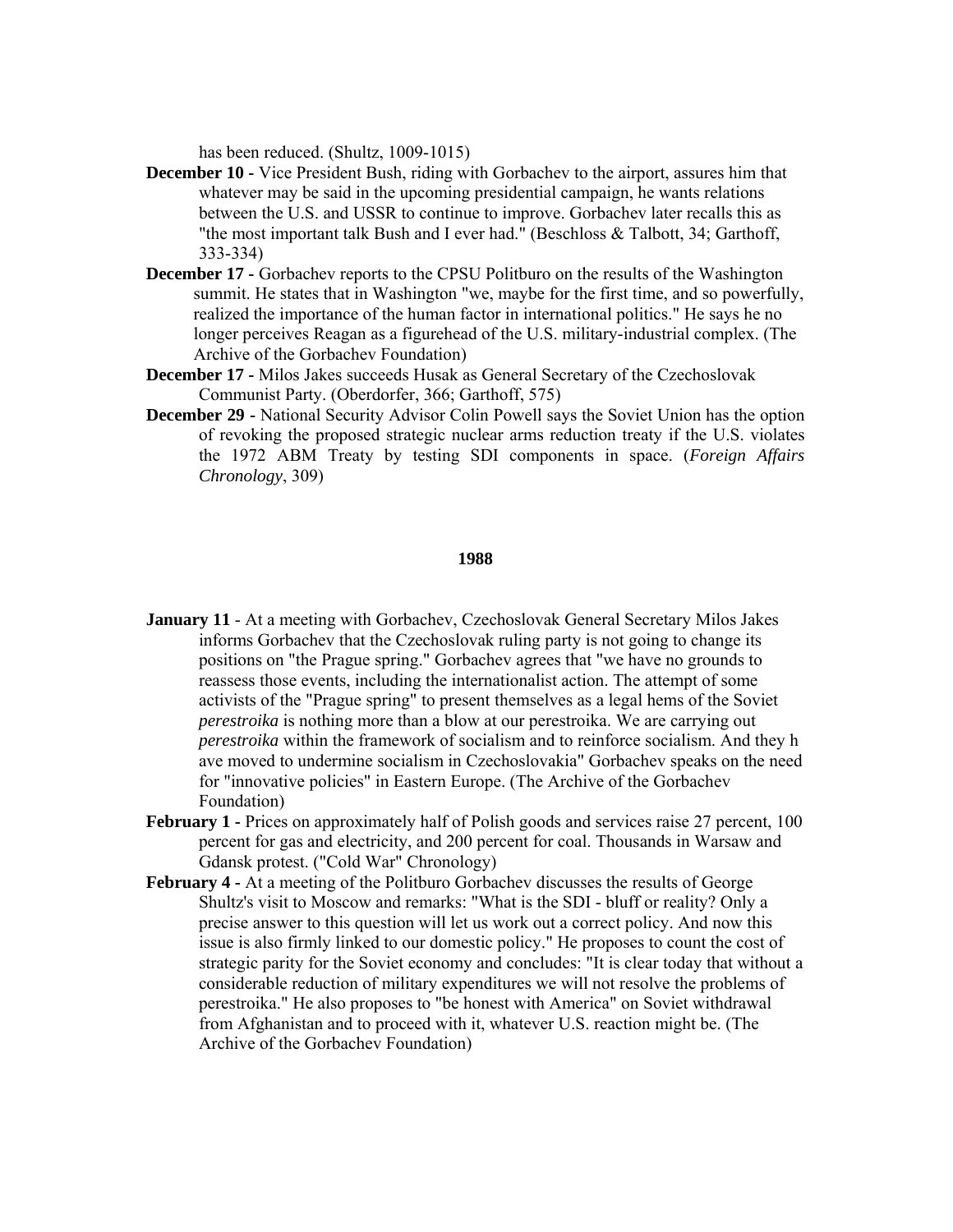- **February 6** After being criticized for failing to implement economic reforms, Nikolai Talyzin, Chief of Gosplan, is removed through a decree from the Presidium of the Supreme Soviet. Yuri Maslyunkov is name Talyzin's successor. ("Cold War" Chronology)
- **February 8 -** Gorbachev announces on national television a plan to withdraw troops from Afghanistan beginning May 15 and ending March 15, 1989. (Shultz, 1088; Gates, 431; Oberdorfer, 275)
- **February 11 -** Thousands of Armenians in Nagorno-Karabakh in Soviet Azerbaijan demand reunification with the Armenian republic. ("Cold War" Chronology)
- **February 13 -** Riots occur in Nagorno-Karabakh.("Cold War" Chronology)
- **February 18 -** Yeltsin is removed from the CPSU Politburo. (Garthoff, 324)
- **February 22 -** Shultz meets with Gorbachev in Moscow to discuss the soviet withdrawal from Afghanistan. Gorbachev rejects Shultz's presentation of Pakistan's desire for an interim government in Kabul. (Shultz, 1089)
- **February 23 -** A conference of Balkan Foreign Ministers, including Yugoslavia, Romania, Bulgaria, Turkey, Greece, and Albania, convenes in Belgrade. (Dawisha, 284)
- **February 24 -** Four thousand citizens demonstrate in Tallinn to mark the seventieth anniversary of Estonian independence. ("Cold War" Chronology)
- **February 28 -** Pogroms take place against Armenians in Sumgait, Azerbaijan. Several are killed. ("Cold War" Chronology)
- **February 29 -** Bulgaria holds regional and municipal elections allowing, for the first time, more than one candidate per position. ("Cold War" Chronology)
- **March 10 -** At a meeting of the Politburo Gorbachev announces that the USSR will provide annually 41 billions rubles of assistance to socialist countries and clients around the world, including 27 billion rubles for Cuba. "We are beginning to feel the intolerable burden of this type of business," he complains. "The situation is choking us." At the same time he states that "our priority is the political stability of the socialist countries. It is in our vital interest, including from the viewpoint of our security." Although "socialism did not pass the practical test," Gorbachev is determined to preserve COMECON and expects that the accelerated development of Soviet machine-building industries would help reorient East European countries back to the East and would free currency reserves that are spent on buying Western equipment and technologies. At the same time he leaves the choice of economic integration with the USSR with East European countries. (The Archive of the Gorbachev Foundation)
- **March 13 -** *Sovetskaia Rossiya* publishes the "Nina Andreyeva letter" attacking *perestroika* in language borrowed from the speeches of Andrei Zhdanov. (Matlock, 119-120; Garthoff, 348-349)
- **March 24-25** The Politburo holds a crisis-ridden discussion on Nina Andreeva's letter and *glasnost.* A split between radical and more cautious reformers is supported by conservatives. E. Shevardnadze attacks "limitations and primitivism" in reforms and points to them as causes for the defeat of Khrushchev's reforms in the 1950's and the deadlock in Eastern European countries. "Take Bulgaria, take the old leadership of Poland, take the situation in the German Democratic Republic - is this a true socialism?" He concludes that the "communist and working class movement is in a profound crisis. You can take any party. So what we have been doing over here...is the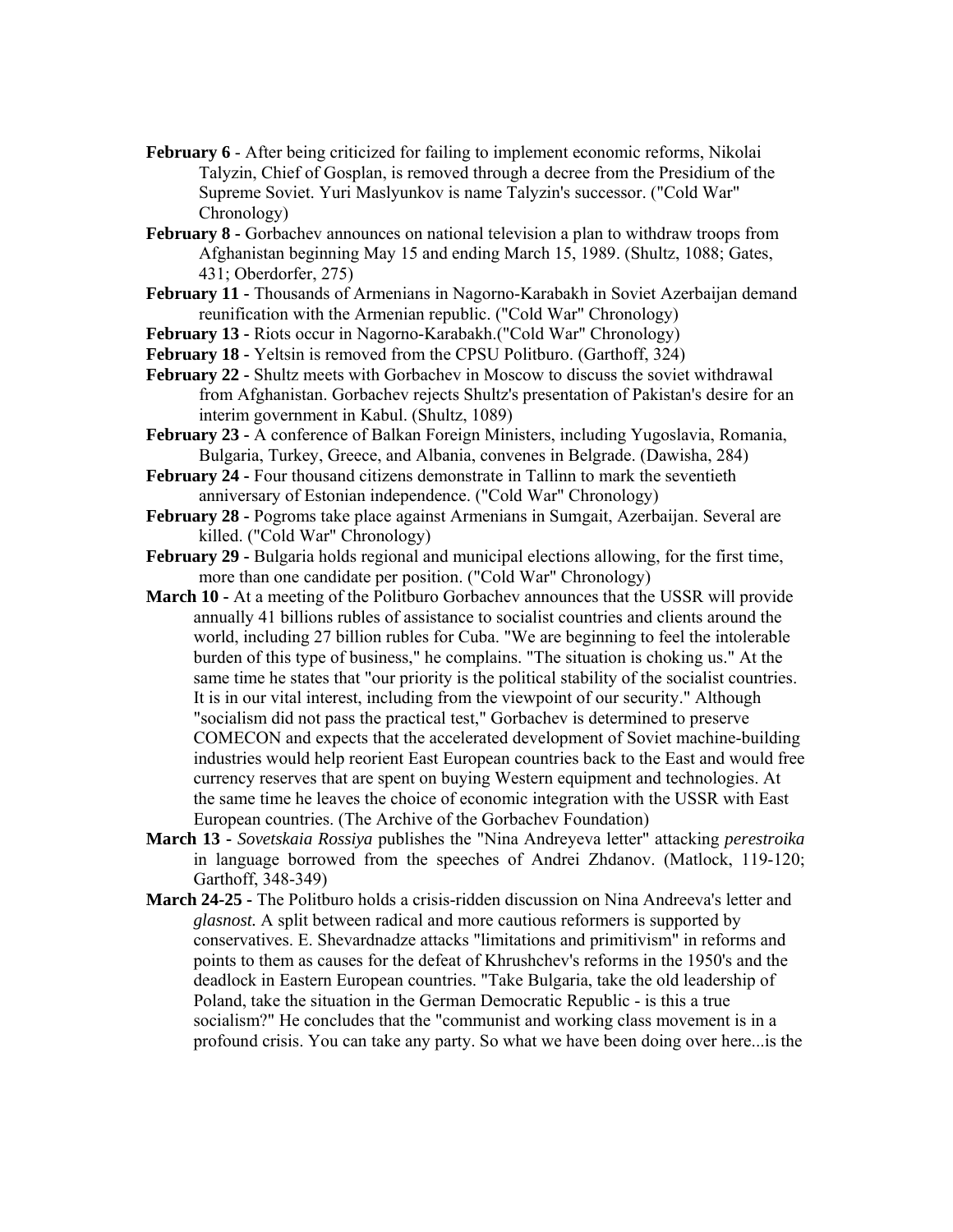rescue of socialism." (The Archive of the Gorbachev Foundation)

- **March 26 -** The presence of soviet troops and KGB agents in Yerevan prevents scheduled mass demonstrations calling for the unification of Nagorno-Karabakh with Armenia. ("Cold War" Chronology)
- **April 5 -** The Politburo forces *Sovetskaia Rossiya* to issue an apology for running the Nina Andreeva letter. (Matlock, 121; Garthoff, 349n)
- **April 14 -** The Geneva Accords on Afghanistan are signed, calling on the USSR to remove half of its forces by August 15, 1988. The soviets must remove the remainder by February 15, 1989. (Shultz, 1093)
- **April 15-18 -** Gorbachev's meeting with secretaries of CC and Soviet republics, regional committees.
- **April 19 -** Yegor Ligachev is reprimanded and ordered to take a two month vacation. This is ш response to charges that he arranged the publication in Sovietskaya Rossiya of an article criticizing Gorbachev's "leftist-liberal" policies. Gorbachev ally Aleksandr Yakovlev temporarily takes over Ligachev's duties. ("Cold War" Chronology)
- **April 22 -** Shultz meets with Gorbachev in the Kremlin. Gorbachev complains about a strident speech delivered by Reagan the day before. He then admits that the "Soviet Union does not have the final truth," and adds, "We do not impose our way of life on other peoples." Human rights and Islamic fundamentalism are also discussed. (Shultz, 1096-1100)
- **April 25-27 -** Thousands of Polish workers strike demanding higher wages. ("Cold War" Chronology)
- **May 21 -** Leaders of the Communist parties in Armenia and Azerbaijan are replaced. ("Cold War" Chronology)
- **May 22 -** Janos Kadar is removed as the Hungarian Communist Party's secretary and is replaced by Karoly Grosz. ("Cold War" Chronology)
- **May 27 -** The "Theses" for the nineteenth CPSU Conference are published, calling for democratization and the rule of law. ("Cold War" Chronology)
- **May 27 -** The U.S. Senate approves the INF Treaty. ("Cold War" Chronology)
- **May 29-June 2 -** The Moscow summit between Gorbachev and Reagan convenes. (Garthoff, 351)
- **May 30 -** In Moscow, the Reagans hold a reception for Jewish refusenicks at Spaso House. (Shultz, 1102)
- **May 31**  Reagan and Gorbachev sign nine separate agreements on arms control.
- **June 1** Minutes before the public signing of the ratification papers on the INF Treaty, Gorbachev insists on the inclusion of a statement supporting "peaceful coexistence" and rejecting "military means" to resolve conflicts. Concerned about preserving U.S. freedom of action in pursuit of the Reagan Doctrine, Shultz and others argue that this language is unacceptable. When Reagan refuses to include it, Gorbachev relents and the papers are signed. (Shultz, 1104-1105; Garthoff, 355-356)
- **June 6 -** Gorbachev leads a discussion in the CPSU Politburo on the results of Reagan's visit to Moscow. (The Archive of the Gorbachev Foundation)
- **June 9 -** Foreign travel regulations for soviet citizens are simplified. ("Cold War" Chronology)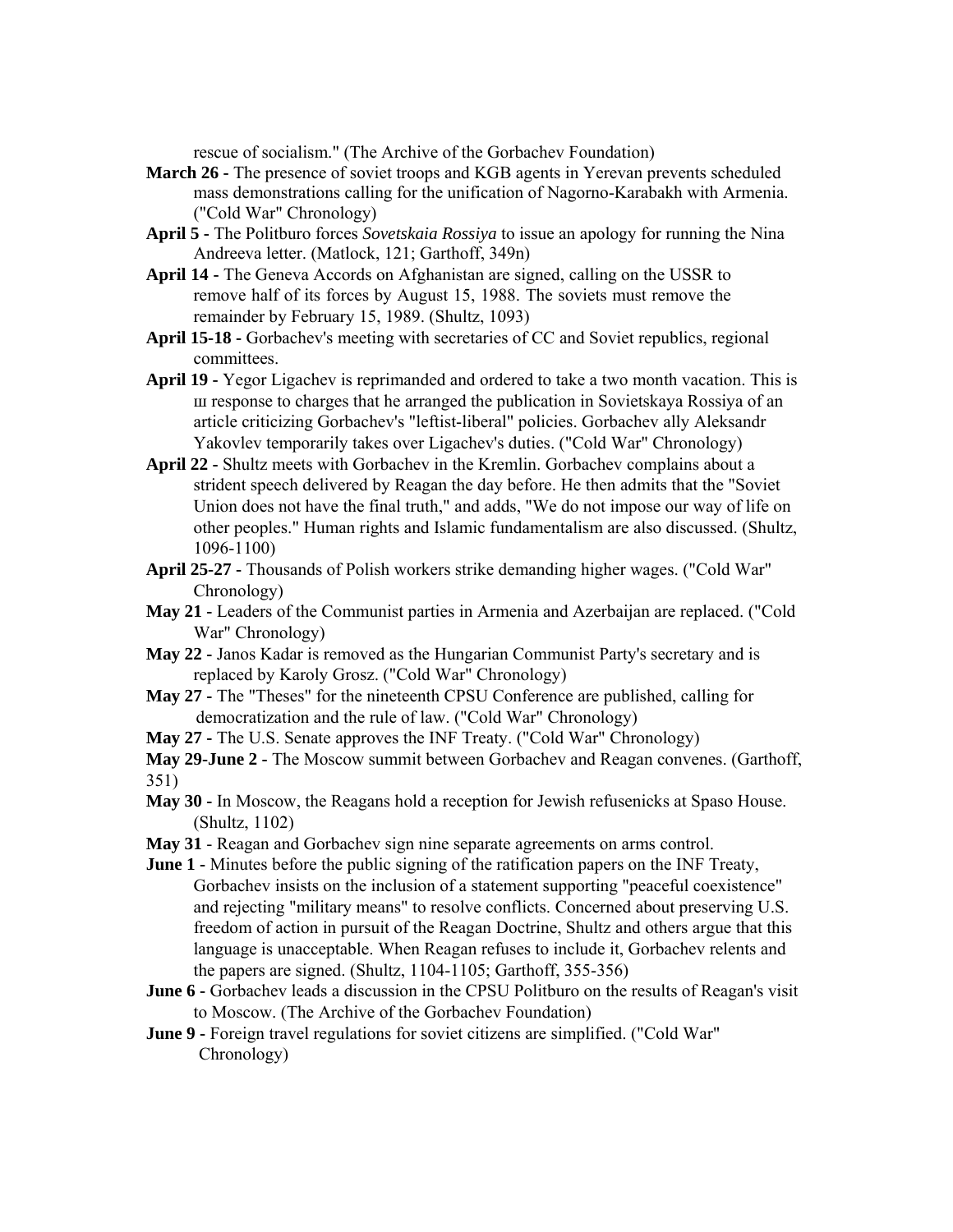- **June 13 -**The Azerbaijan supreme Soviet rejects a petition from Nagorno-Karabakh legislators to transfer the territory to Armenia. ("Cold War" Chronology)
- **June 14 -** Demonstrations take place in the Baltic capitals to mark the forty-seventh anniversary of mass deportations. ("Cold War" Chronology)
- **June 15 -** The Armenian Supreme Soviet consents to the annexation of Nagorno-Karabakh. ("Cold War" Chronology)
- **June 20 -** Estonia officially recognizes the People's Front of Estonia (a 40,000 member nationalist organization). This is the first recognition of a large non-Communist group in the Soviet Union. ("Cold War" Chronology)
- **June 20 -** The Politburo discusses a draft report by Gorbachev for the XIX Party Conference. (The Archive of the Gorbachev Foundation)
- **June 28 -** In his address to the XIX All-Union Conference of the Communist Party, Gorbachev calls for the restructuring of the government into a system with a strong president picked by a more representative legislature that would replace the supreme soviet. He also calls for finite terms for high officials, more authority for the local Soviets, multi-candidate elections, and a ban on Party interference in economic issues. ("Cold War" Chronology)
- **July 1** At the XIX Party Conference, Yeltsin is permitted to speak only after "storming" the podium. Once there, he delivers an extended speech criticizing the failure of the leadership to root out corruption. He then asks the Central Committee to "rehabilitate" him after the body's castigation of his views as "politically erroneous" a year earlier. Egor Ligachev then mounts the rostrum and lambastes Yeltsin while recalling his own years of service to the party. He receives strong applause and the Central Committee rejects Yeltsin's request for rehabilitation. (Matlock, 127-130)

At the end of the conference, a resolution supporting Gorbachev's proposed changes, as well as reform of the legal system and greater independence for the national regions, is approved. ("Cold War" Chronology)

- **July 4 -** The Communist Party Conference passes resolutions on political reform. ("Cold War" Chronology)
- **July 7 -** The Ukrainian Helsinki Union calls for the restoration of Ukrainian statehood. (Garthoff, 396)
- **July 11 -** Gorbachev visits Poland. He offers a pullback of an "unspecified number" of Soviet fighter aircraft from East European air bases if the U.S. cancels the re-deployment of 72 F-16 jets from Spain to Italy. ("Cold War" Chronology)
- **July 12 -** The Supreme Soviet in Nagorno-Karabakh votes to secede from Azerbaijan and change its name to Artsakh. The leadership in Azerbaijan declares the move illegal. ("Cold War" Chronology)
- **July 18 At a session of the Presidium of the USSR Supreme Soviet, Gorbachev rejects the** Armenian position on Nagorno-Karabakh. ("Cold War" Chronology)
- **July 23 -** Mass demonstrations are held throughout the Baltics to protest the Soviet annexation of these countries. ("Cold War" Chronology)
- **July 25 -** In a speech to the Soviet Ministry of Foreign Affairs, Shevardnadze rejects the class struggle as the basis for foreign policy. (Garkhoff, 361-362)
- **July 30 -** The Yugoslav government orders an end to recent demonstrations by minority ethnic Serbs in Kosovo who claim mistreatment by the region's ethnic majority.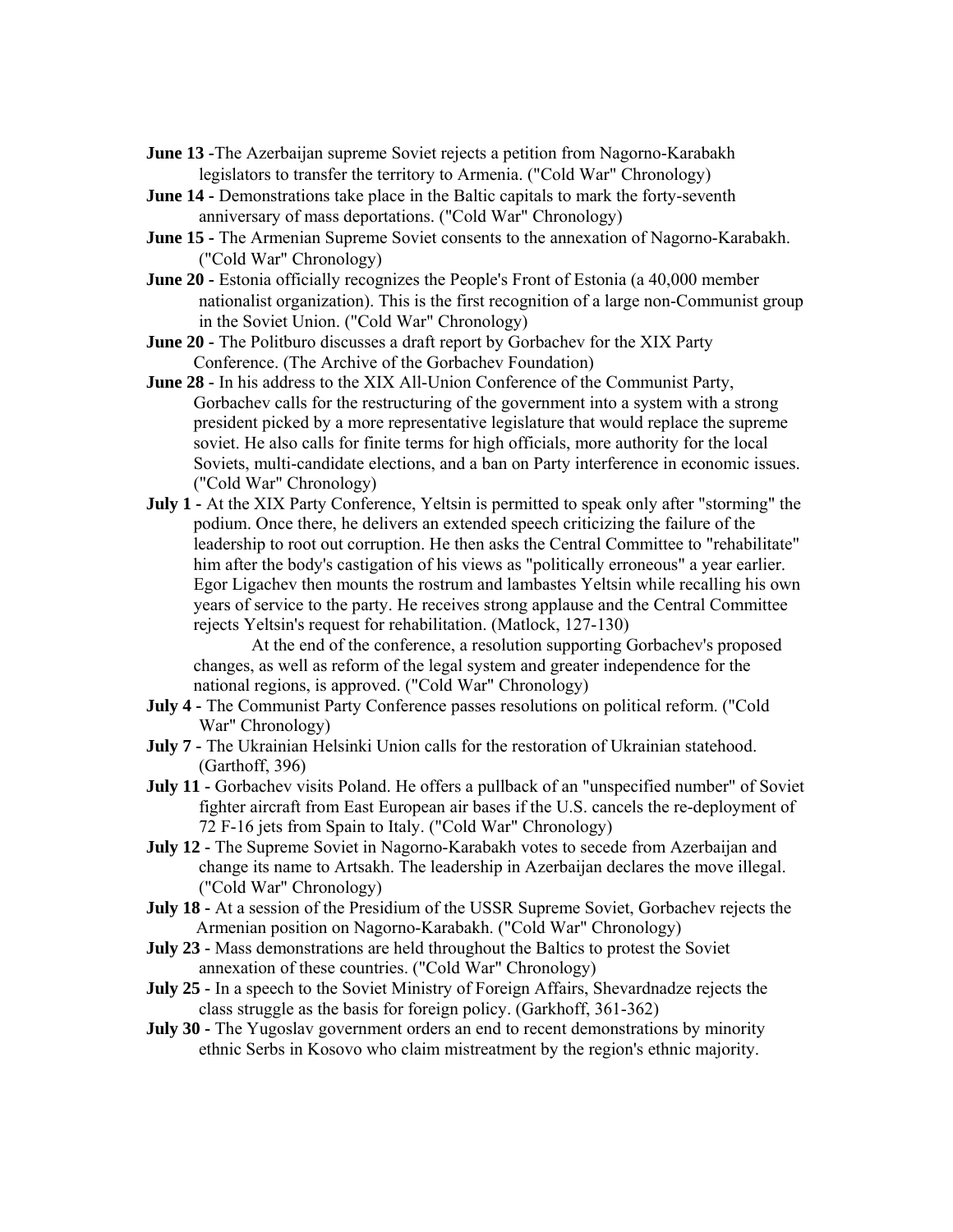("Cold War" Chronology)

- **August 5 -** In a speech at Gorky, Ligachev defends the concept of class struggle. (Garthoff, 454n)
- **August 12 -** In a speech in Vilnius, Yakovlev speaks of the "common interests of mankind" as the basis for a new foreign policy. ("Cold War" Chronology)
- **August 14 -** Police in Gdansk clash with protesters marking the eighth anniversary of the founding of Solidarity. ("Cold War" Chronology)
- **August 19 -** A draft program of the Estonian People's Front is published in an Estonian newspaper. ("Cold War" Chronology)
- **August 31 -** Lech Walesa meets with Polish Interior Minister General Czeslaw Kiszczak. Walesa says that progress is made towards establishing negotiations between the government and the opposition. After the meeting, Walesa urges the nationwide strikes to end. ("Cold War" Chronology)
- **September 8 -** The program of the Latvian People's Front is published in a Latvian newspaper. ("Cold War" Chronology)
- **September 19 -** Polish premier Zbigniew Messner and his cabinet resign. This is shortly before a report criticizing the government's handling of the economy is to be release. ("Cold War" Chronology)
- **September 21 Following disorders there, a state of emergency is declared in Nagorno-**Karabakh. ("Cold War" Chronology)
- **September 26 -** Poland's Central Committee nominates Mieczyslaw Rakowski to succeed Messner. ("Cold War" Chronology)
- **September 30 -** Ligachev receives a new assignment as Party Secretary for Agriculture. Vadim Medvedev (Secretary for Science and Technology) is given responsibility for ideology and propaganda. Gromyko is retired by the Central Committee. Anatoly Dobrynin is retired as secretary in charge of foreign affairs; he is replaced by Aleksandr Yakolev. Chebrikov is named Secretary of Legal Affairs. Mikhail Solomentsev is removed as chairman of the Control Committee and a member of the Politburo. (''Cold War" Chronology)
- **October 1 -** Chebrikov is removed as head of the KGB. He is replaced with Vladimir Krychov. Anatoly Lukyanov is confirmed as Soviet Vice-President. ("Cold War" Chronology)
- **October 1 -** Gorbachev replaces Gromyko as president (chairman of the presidium of the supreme Soviet). (Garthoff, 364)
- **Before October 6 -** Georgi Shakhnazarov, assistant to the General Secretary, recommends Gorbachev suggest at the next Politburo meeting that work begin on a strategic "thoughtful" approach to Eastern Europe in case a general crisis erupts there. He proposes, "instead of sticking our heads in the sand like an ostrich," to discuss what the USSR would do if Eastern European countries turned to the West for assistance and demanded the withdrawal of Soviet troops. (Shakhnazarov, "The Price of Freedom," 367369)
- **October 10 -** Czechoslovak Premier Lubonin Strougal resigns. (Garthoff, 576)
- **October 11 -** Ladislav Adamec becomes Premier in Czechoslovakia. ("Cold War" Chronology)
- **October 12** The Sajudis Program is published in Lithuania. ("Cold War" Chronology)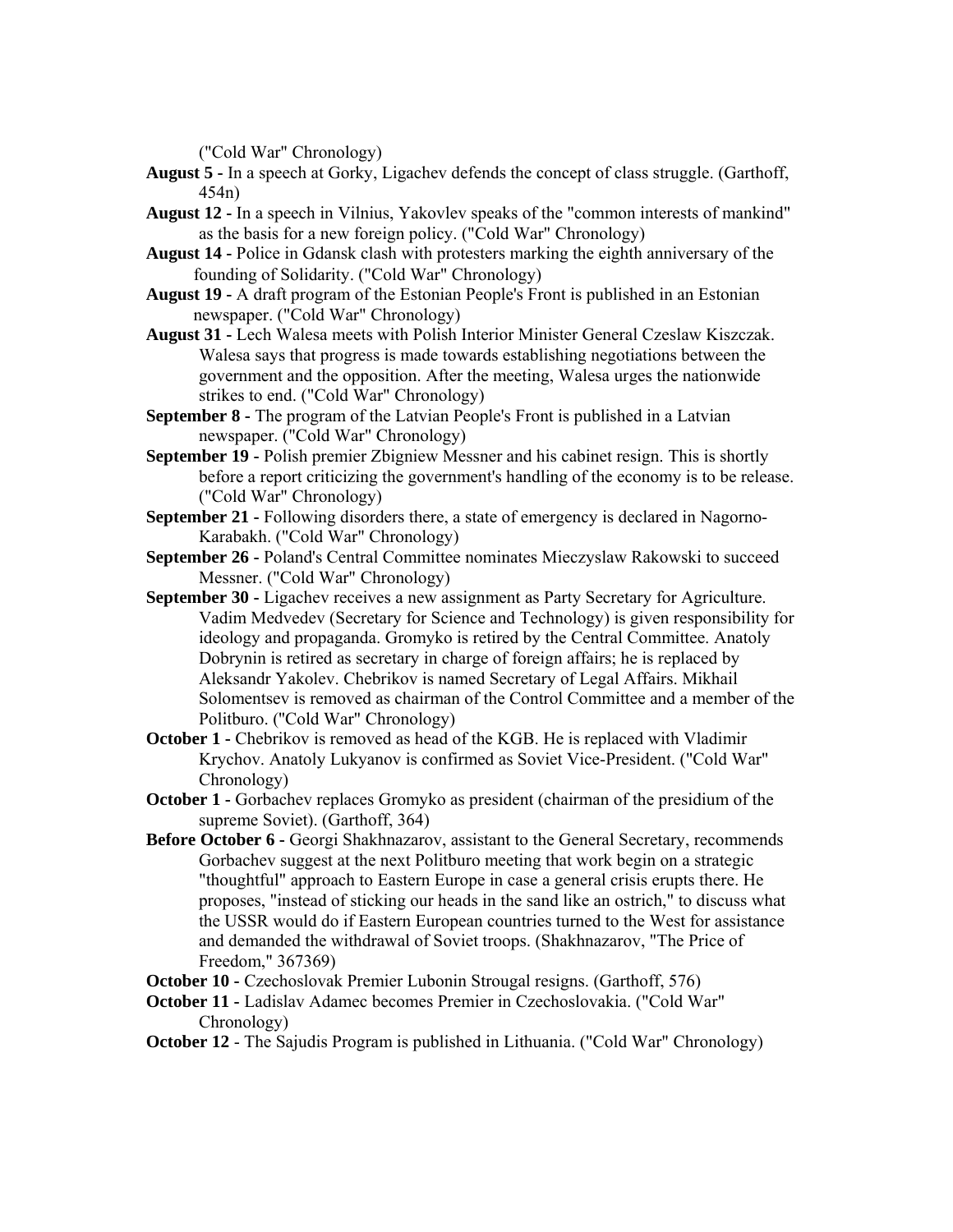- **October 14 -** Robert Gates delivers a pessimistic speech about Gorbachev's ability to reform the USSR. Shultz later assails him for giving a speech on policy and tries to have him fired. (Gates, 443-445; Garthoff, 339-340)
- **October 27** Soviet Finance Minster Boris Gostev announces that the USSR will have a budget deficit of approximately US\$58 billion. He admits that the soviet government has kept such deficits secret for years. ("Cold War" Chronology)
- **October 31 -** The Polish government announces it will begin shutting down the Gdansk shipyard. Walesa calls the move a "political provocation." The government claims it is for economic reasons. ("Cold War" Chronology)
- **November 6 -** Walesa threatens to call nationwide strikes unless the closure of Gdansk is called off; however, the strike is indefinitely postponed after an 11/7 meeting between solidarity off cials and shipyard management. ("Cold War" Chronology)
- **November 8 -** Bush is elected president.
- **November 16** The Supreme Soviet of Estonia amends its constitution to give officials the right to refuse to apply Soviet national laws that conflict with local laws. ("Cold War" Chronology)
- **November 22 -** Eight people are killed in riots between Armenians and Azerbaijanis in Baku, Kirovabad and Nakhichevan. ("Cold War" Chronology)
- **November 23 -** The Central Committee of the Socialist Workers' Party in Hungary names Miklos Nemeth to replace General Secretary Grosz as Premier.
- **November 24 -** Gorbachev leads Politburo discussions on his UN speech.. (The Archive of the Gorbachev Foundation)
- **November 26 -** The Presidium of the Soviet Union rules Estonia's amendment unconstitutional. ("Cold War" Chronology)
- **November 27 -** Gorbachev denounces the rise of regional nationalism as "disastrous." ("Cold War" Chronology)
- **December 1 -** The USSR Supreme Soviet approves laws calling for contested elections and secret ballots. ("Cold War" Chronology)
- **December 5 -** The Estonian Supreme Soviet votes to stand by its amendment. ("Cold War" Chronology)
- **December 7 -** At the UN Gorbachev announces plans to reduce the Soviet military by 500,000 men and endorses the "common interests of mankind" as the basis of Soviet foreign policy. He enunciates a decision to allow Eastern Europe to evolve without Soviet interference. Afterward Gorbachev lunches with Reagan and Vice President Bush at Governors Island in New York harbor. Gorbachev's attention is almost wholly directed toward Bush, who had intended to play only a "supporting role" at the meeting. Gorbachev forcefully tells Bush his reforms will continue. (Matlock, 149, 153, 192, 197; Beschloss & Talbott, 10, 37, 39; Shultz, 1106-1108; Gates, 450; Oberdorfer, 317-318, 320-321)
- **December 7 A** devastating earthquake in Armenia kills 25,000 and leaves half a million homeless. Gorbachev cancels scheduled visits to NYC landmarks and returns to the Soviet Union. At Christmas Bush sends his son Jeb and grandson George to Armenia to inspect the damage and determine how the U.S. might help. For the first time in years the Soviet Union accepts foreign assistance. (Matlock, 437; Beschloss & Talbott, II; Garthoff, 371-372)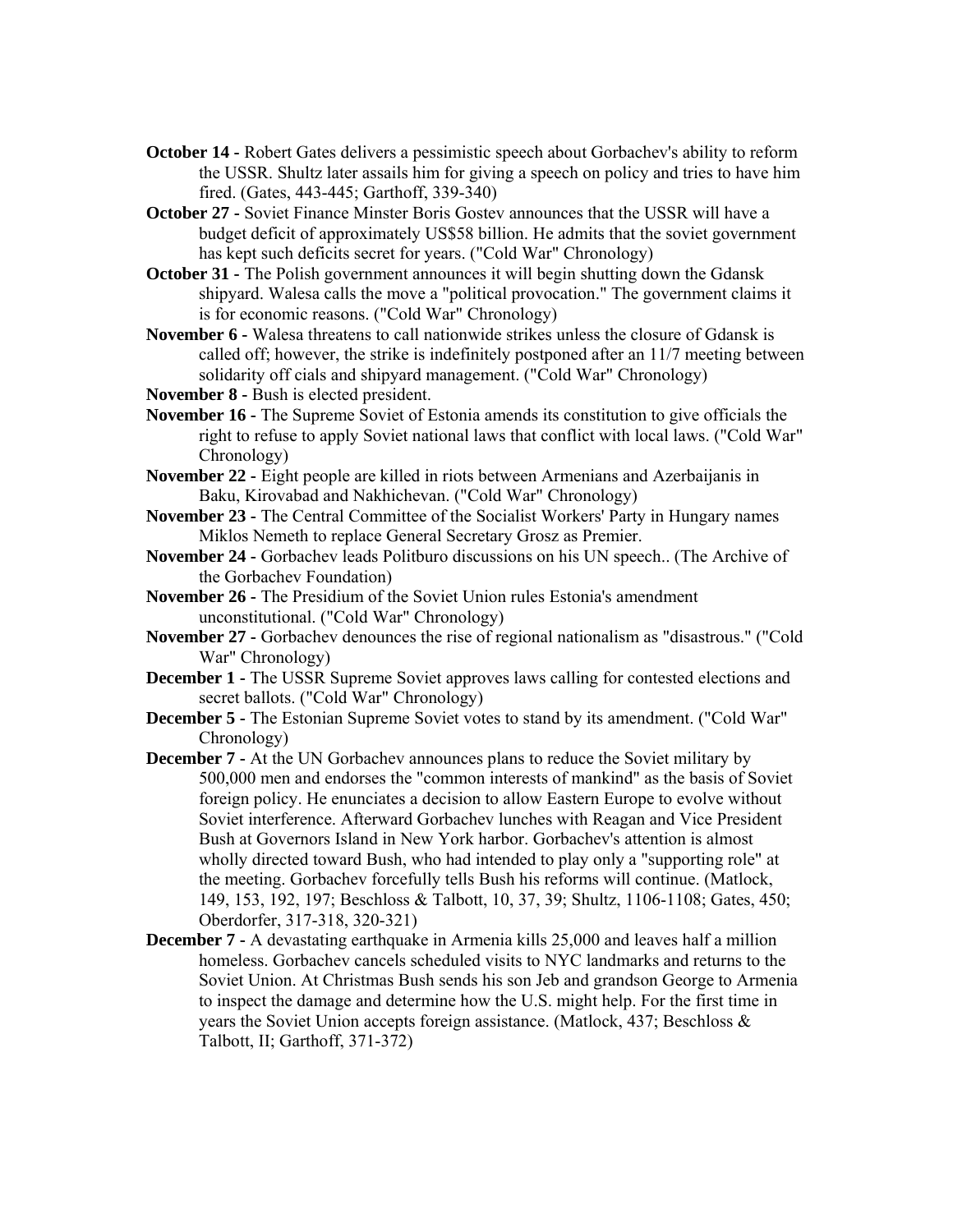**December 18 -** Henry Kissinger meets the president-elect, Baker and Scowcroft in the West Wing Vice Presidential office. Kissinger tells Bush that Bush is about to become the "first president with a real opportunity to end the Cold War." Kissinger suggests negotiating a deal with the soviets whereby in exchange for assurances from Gorbachev that he will not use violence to suppress liberalization and reform in Easter Europe, the West will promise not to exploit events there at the expense of "legitimate" Soviet security issues. Kissinger offers himself as an emissary. (Beschloss & Talbott, 13)

#### **1989**

- **January 11 -** The Hungarian parliament allows freedom of association and freedom of assembly, permitting the foundation of independent political organizations and parties. ("Cold War" Chronology)
- **January 12 -** Nagorno-Karabakh is brought under direct rule from Moscow by the Supreme Soviet. Arkadii Volskii is named temporary administrator. ("Cold War" Chronology)
- **January 15 -** A demonstration is held in Prague to commemorate the twentieth anniversary of student protest-suicides following the 1968 invasion. Police break-up the demonstrations and arrest protesters. Vaclav Havel is arrested the next day and charged with inciting the protests with his comments quoted on foreign radio broadcasts. (*Foreign Affairs*, 373)
- **January 16 -** As an emissary from President-elect Bush, Kissinger meets with Alexander Yakovlev in Moscow, who tells him that Gorbachev is worried over the apparent reluctance of the Bush Administration to pick up where the Reagan Administration has left off, while party hard-liners are unhappy with reforms. Kissinger replies that the improvements during the Reagan years have been largely cosmetic and that more substantive changes need to be made. He compares the situation in Eastern Europe to that preceding World War I whereby the Great Powers had set off a chain reaction which led to war. To avert a catastrophe Kissinger proposes high-level negotiations to reach a set of understandings, both formal and informal. Yakovlev agrees that negotiations should take place. (Beschloss & Talbott, 115)
- **January 18 -** The Estonian Supreme Soviet makes Estonian the official language. ("Cold War" Chronology)
- **January 18 -** Kissinger meets Gorbachev at the Kremlin. Anatoly Dobrynin and an interpreter are the only other Soviets present. Kissinger delivers a letter from Bush which pledges to continue the improvements begun by Reagan, though he hopes Gorbachev will understand if the new administration takes some time to develop a strategy and familiarize itself with the situation. Kissinger presents his proposal for an understanding on Eastern Europe; Gorbachev replies that the notion is worthy of consideration. After Kissinger leaves Gorbachev is joined by his chief foreign policy aide, Anatoly Chernyaev, who points out a contradiction in Bush's letter between his desire for continuity and the possibility of change in American policy. Gorbachev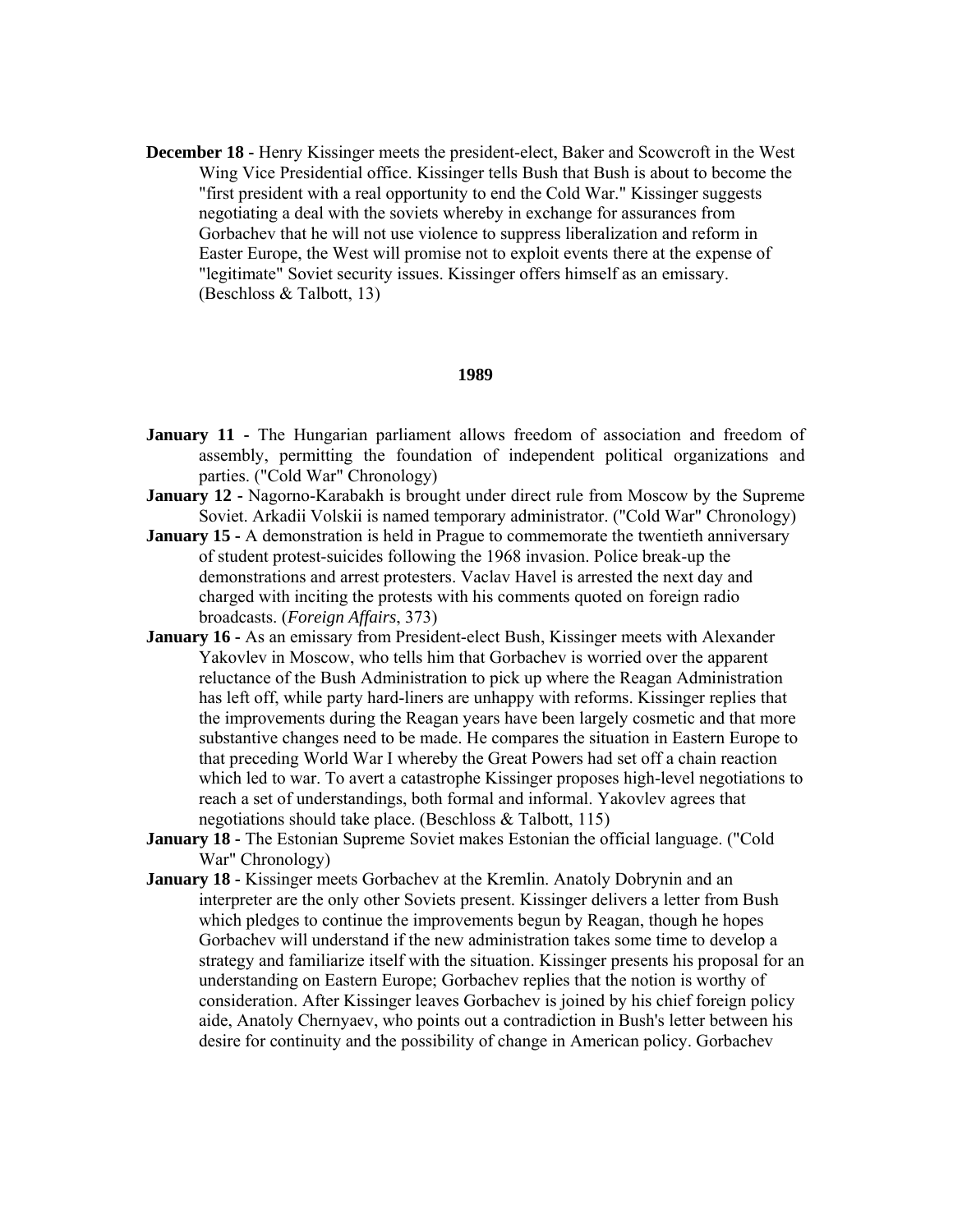prefers to view the memo positively and writes a reply to Bush encouraging him to work with him for "world peace." Georgii Shakhnazarov, Gorbachev's personal aide for Eastern Europe, advises him to support Kissinger's plan. (Beschloss & Talbott, 15-17)

- **January 18 -** The Central Committee of the Polish Communist Party allows the banned Solidarity trade union a two year trial period leading to legalization. ("Cold War" Chronology)
- **January 19 -** Yugoslavia's collective leadership chooses Ante Markovic as Premier. ("Cold War" Chronology)
- **January** 20 George Bush is inaugurated.
- **January 21 -** Gorbachev reports to Politburo on his meeting with the Trilateral Commission. ("Cold War" Chronology)
- **January 22** Speaking on ABC's "This Week with David Brinkley," Scowcroft says that Gorbachev seems "interested in making trouble with the Western Alliance." He argues that Gorbachev may be trying to throw the West off its guard to give the soviet Union time to rebuild its economic and military strength to prepare for a "world Communist offensive." He emphasizes his point saying, "I think the Cold War is not over." (Beschloss & Talbott, 17-18)
- **January 23 -** East German leader Erich Honecker announces a ten percent reduction in military spending by 1990. ("Cold War" Chronology)
- **January 23 -** Bush calls Gorbachev to promise no "foot-dragging" in the improvement of relations. Gorbachev is encouraged by the call and tells several aides that he believes he can deal with Bush "as one human to another." (Beschloss & Talbott, 18; Gates, 475)
- **January 24 -** At a meeting of the Politburo Gorbachev comments that "something is brewing in Hungary, but we will continue to be friends with them, because everyone [in Eastern Europe] will preserve their socialist foundations." He instructs Alexander Yakovlev as head of the Politburo's International Commission to look at the situation in Eastern Europe and to conduct "a situational analysis" with scholars from academic think-tanks. (The Archive of the Gorbachev Foundation)
- **January 26** Six hundred ninety-two Czech cultural figures sign a letter to Prime Minister Adamec demanding the release of Havel. ("Cold War" Chronology)
- **January 27 -** At his first news conference as President, Bush tells reporters he does not like using the term "Cold War" to describe the current situation. He adds, "Do we still have problems, are there still uncertainties, are we still unsure in out predictions on Soviet intentions? I'd say, 'Yeah, we should be cautious." ("Cold War" Chronology)
- **January 27 -** Representatives of the Polish government, Solidarity, and the Catholic Church meet to negotiate political and economic reforms. ("Cold War" Chronology)
- **January 28 -** Kissinger meets Bush, Baker, and Scowcroft at the White House to report on his talk with Gorbachev in Moscow. Although Assistant Secretary of State for Europe, Rozanne Ridgeway, and her deputy for the Soviet bloc, Thomas Simons, voice strong opposition to Kissinger's plan for Eastern Europe, Baker and his advisor Dennis Ross agree that it would only be "common sense" to engage in high-level dialogue with the soviets over the region. However, they also agree to set the matter aside for the time being, because Simons argued that Soviet dominance was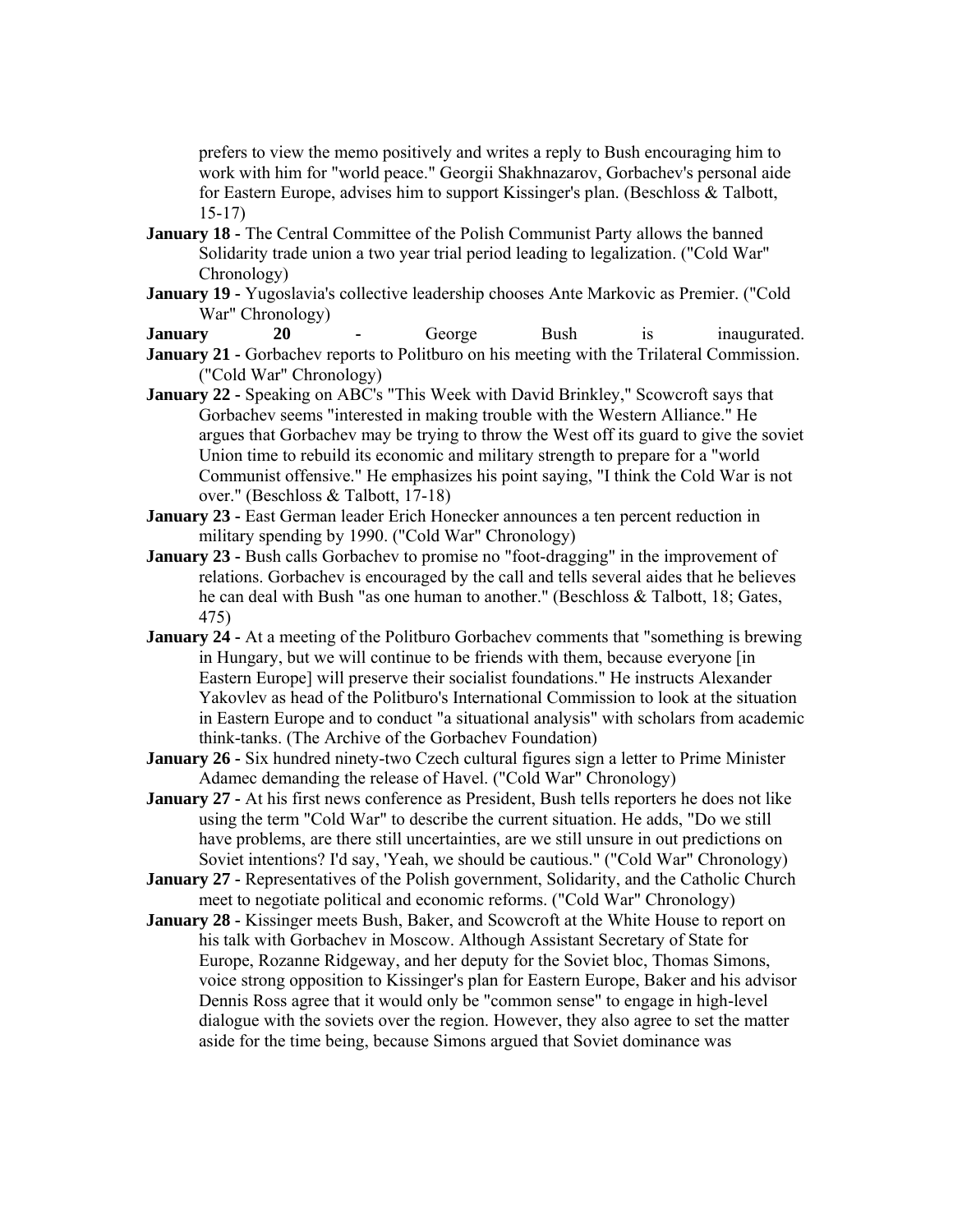weakening in Eastern Europe and the U.S. did not need to negotiate in order to get concessions from the Soviets. (Beschloss & Talbott 19)

- **January 28 -** Imre Pozgay, a member of the Hungarian Communist Party Politburo, calls for a reappraisal of the 1956 revolt. ("Cold War" Chronology)
- **January 29 -** Hungary establishes diplomatic relations with South Korea. ("Cold War" Chronology)
- **February 1 -** Latvian replaces Russian as the official language in Latvia. ("Cold War" Chronology)
- **February 3 -** North Korea recalls its ambassador from Budapest. ("Cold War" Chronology)
- **February 6 -** "Round Table" talks between the Polish government and members of Solidarity begin. (Dawisha, 285)
- **February 10-11 -** The Hungarian Communist Party's Central Committee formally endorses the idea of a multiparty system. ("Cold War" Chronology)
- **February 12 -** Bush meets with soviet specialists, including Condoleezza Rice, Adam Ulam, Marshall Goldman, Stephen Meyer, Robert Pfaltzgraff, and Ed Hewett, in Kennebunkport, Maine to discuss the situation in the USSR. All agree that Gorbachev is committed to reforms in the USSR. Most agree that even if Gorbachev were to lose power, it would be difficult to completely reverse what he has done. Scowcroft, however, says, "Never say never!" The experts also agree that the reforms could produce a backlash by hard-liners within the party, the KGB, or the military. Rice says that Eastern Europe could prove to be Gorbachev's "Achilles' heel," and several experts argue the political risk for Gorbachev of military intervention there would be "astronomical." Goldman says that sudden change in Eastern Europe could rebound to the Soviet Union and result in republics demanding liberalization and independence. When Bush asks if the US can use its leverage to exact concessions on human rights he is warned that this might strengthen the Soviet hard-liners' position. (Beschloss & Talbott, 22-23)

**February 13 -** Bush orders a "pause" in diplomacy with Moscow. ("Cold War" Chronology)

**February 15 -** USSR completes the military withdrawal from Afghanistan. (Garthoff, 378)

- **February 15 -** Bush approves and signs NSC Directive NSR-3, which includes his own added sentence: "My own sense is that the Soviet challenge may be even greater that before because it is varied." Scowcroft opines that the USSR is still a military threat, but says "even that is changing." Gates tells a private group that Gorbachev is "an exception that would prove the rule." (Beschloss & Talbott, 2425; Garthoff, 376)
- **February 20 -** Ethnic Albanian miners in Kosovo announce a strike to protest increasing Serbian control of the province. Yugoslavia's collective presidency orders troops n the region to preserve order. ("Cold War" Chronology)
- **February 20-21 -** The Hungarian Central Committee approves a new constitution omitting mention of the leading role of the Communist Party. ("Cold War" Chronology)
- **February 21 -** Havel is sentenced to nine months in prison for his role in inciting riots earlier in the year. ("Cold War" Chronology)
- **February 21 -** Yeltsin calls for open parliamentary elections. ("Cold War" Chronology)
- **February 24** The flag of Estonia is raised in Tallinn on the anniversary of the country's prewar independence. ("Cold War" Chronology)
- **February 25 -** 15,000 demonstrate in Tbilisi to mark the 68th anniversary of the Soviet annexation of Georgia. ("Cold War" Chronology)
- **March 1 -** Six former prominent members of the Romanian Communist Party send an open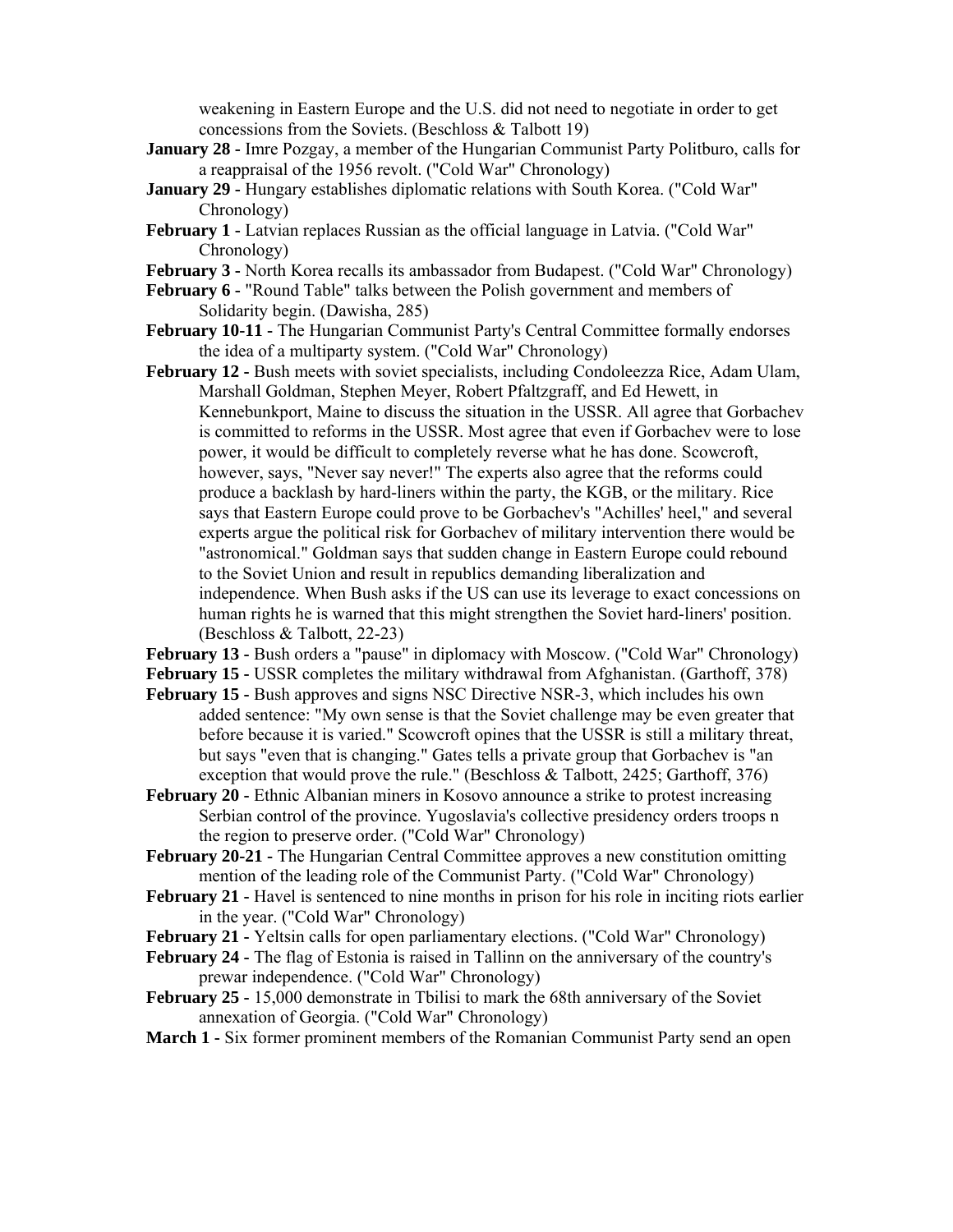letter to Nicolae Ceausescu accusing him of discrediting socialism, ruining the economy, and failing to observe the 1975 Helsinki Agreement. ("Cold War" Chronology)

- **March 5 -** Thousands demonstrate in Moscow in support of Yeltsin's candidacy for the parliament. ("Cold War" Chronology)
- **March 6 -** At the CFE talks in Vienna, Shevardnadze proposes that NATO and the Warsaw Pact set equal ceilings on military hardware and reduce their troop levels by 25 percent. Baker's speech explaining why the Bush administration is not reciprocating the Soviet overtures is poorly received. Baker says, "we bombed out there today." (Beschloss & Talbott, 343, 539)
- **March 7 -** Baker receives Shevardnadze at the us ambassadorial residence in Vienna for their first private meeting; he tells the Soviеt minister "We really hope that you succeed." (Beschloss & Talbott, 40)
- **March 12 -** A mass demonstration is held in Riga in support of the Latvian National Front. ("Cold War" Chronology)
- **March 14** The 31-page final draft of NSR-3 is delivered to Bush. The President, Baker, and Scowcroft are all disappointed by the conservative conclusions reached by Ridgeway and others, Bush waits three weeks before convening an NSC meeting to even consider the report. (Beschloss & Talbott, 43-45; Garthoff, 377)
- **March 16 -** The CPSU Central Committee adopts an agricultural reform program. This program would break up the central agricultural agency and allow individual farmers to lease farmland. ("Cold War" Chronology)
- **March 16 -** Markovic is confirmed as Premier by the Yugoslavian federal parliament.
- **March 17 -** The Central Committee in Hungary approves a new program of action which supports principle of free elections. ("Cold War" Chronology)
- **March 18 -** Separatists in the republic of Abkahazia in Soviet Georgia demand an independent homeland. ("Cold War" Chronology)
- **March 23 -** The Kosovo legislature gives the Serbian Republic control over the courts, police and official government appointments, and surrenders Kosovo's veto over constitutional changes. Protesters riot in Urosevac. Riots spread to other cities. ("Cold War" Chronology)
- **March 23 -** The revived Independent Smallholders' party in Hungary holds its first national congress. ("Cold War" Chronology)
- **March 26** Elections to the new Congress of People's Deputies take place. Many Communist Party and military officials lose to independent candidates. Yeltsin wins Moscow's at-large seat with 89 percent of the vote. Andrei Sakharov also overwhelmingly wins a seat. ("Cold War" Chronology)
- **Late March -** Baker, reacting to the recent elections to the Congress of People's Deputies, suggests that Bush take a more active approach to Gorbachev. (Beschloss & Talbott, 46)
- **April 4 -** Secretary of Defense Cheney tells reporters he believes Gorbachev is "serious" about political and economic change and plans to cut military spending. Within hours Gorbachev receives a translation of Cheney's comments and gladly exclaims, "This from the chief of the Pentagon!" (Beschloss & Talbott, 49)
- **April 5 -** Radio Budapest reports plans to erect two monuments to the victims of the 1956 revolt. ("Cold War" Chronology)
- **April 5 -** The Polish government and Solidarity reach an agreement on political and economic reforms, including elections in the sununer. The unicameral legislature is to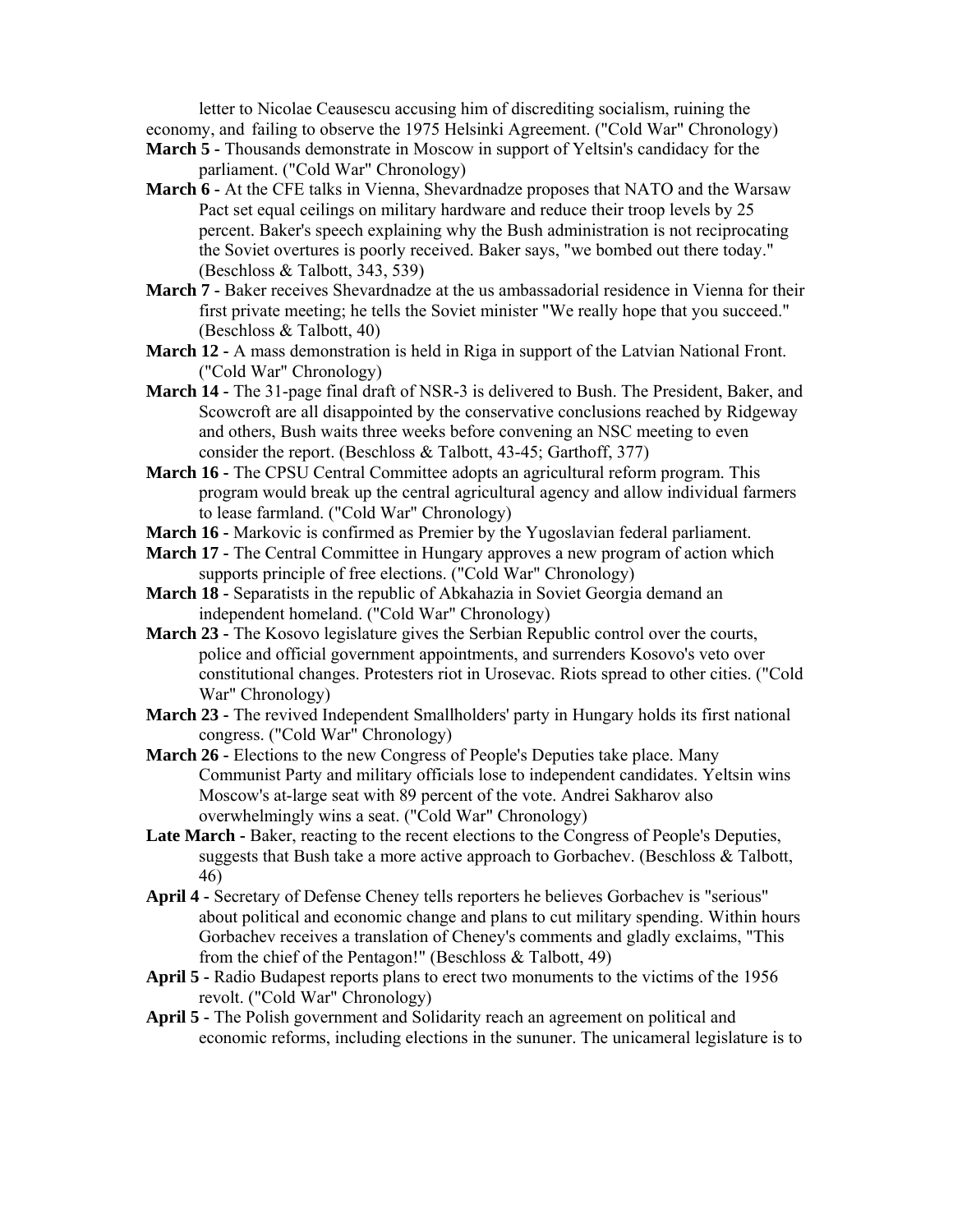be replaced with a 460 seat lower house (Sejm) and a 100 seat upper house (Senate). 65 percent of the Sejm seats are to be filed by PUWP and their allies, the Democratic and United Peasants' parties. The remaining seats are to be filled by free elections. The agreement also calls for strengthening the presidency. (*Foreign Affairs*, 374)

- **April 6 -** Radio Budapest reports that the pullout of soviet troops from Hungary will begin April 25 and end by late June. ("Cold War" Chronology)
- **April 6 -** In a private meeting in London with Prime Minister Thatcher, Gorbachev denounces Bush's "pause" as "intolerable." Thatcher urges patience but immediately sends a message to Bush telling how upset Gorbachev was and commenting that the policy review is indeed taking a long time. (Beschloss & Talbott, 49; Orberdorfer, 334)
- **April 7 -** The "Round Table" accords are officially signed by the Polish Government and members of Solidarity. ("Cold War" Chronology)
- **April 7 -** Gorbachev announces that he will stop weapons-grade uranium production and close two plutonium plants. (Beschloss & Talbott, 50)
- **April 9 -** After being told by Bush that "we've got to make clear that we know important stuff is happening and we're not just sitting here on out duffs," Scowcroft announces, "What we're seeing now is evidence…that the West has won." He warns, however, against complacency and says there is no need for any "sharp, dramatic change" in U.S. policy. (Beschloss & Talbott, 51)
- **April 9 -** Soviet troops kill at least twenty at a Georgian nationalist demonstration in Tbilisi. Washington decides on a muted response to avoid giving ammunition to Gorbachev's critics. Marlin Fitzwater reads a statement drafted by Condoleeza Rice: "We are following the situation closely. We regret any loss of life, but we'll have no further comment." (Beschloss & Talbott, 51)
- **April 12 -** Romanian leader Nicolae Ceausescu announces his country's foreign debt has been paid ahead of schedule. ("Cold War" Chronology)
- **April 14** Тhe Communist Party leader in Georgia is replaced. ("Cold War" Chronology)
- **April 15 -** Hu Yaobang, a respected Chinese Communist Party leader, dies. In the following days, tens of thousands of students gather in Tienanmen Square to mourn his death. The gathering turns into demonstrations for democracy and the freedom of the press. (Dassu & Saich, 236)
- **April 17 -** Poland's Solidarity trade union is legalized. ("Cold War" Chronology)
- **April 20 -** The CPSU Politburo in a heated discussion denounces the use of military force in Tbilisi. Gorbachev claims he did not know about the decision to use troops and blames it on the Georgian party leadership and on misleading information from local KGB sources. He tells Minister of Defense Dmitry Yazov that "from now on the army should get involved in such a business without a Politburo decision." ("The Union Could Have Been Preserved," 49-51)
- **April 21-** The Soviet Academy of Sciences names Andrei Sakharov to one of its reserved seats in the Chamber of Deputies. ("Cold War" Chronology)
- **April 21 -** During a Politburo meeting on Afghanistan, Gorbachev opposes a proposal by Edward Shevardnadze and KGB chief Vladimir Kryuchkov to come to the rescue of the Najibullah regime in Afghanistan by delivering an aerial strike on the rebel's bases (The Archive of the Gorbachev Foundation)
- **April 25-** Gorbachev removes 74 members from the Central Committee. ("Cold War" Chronology)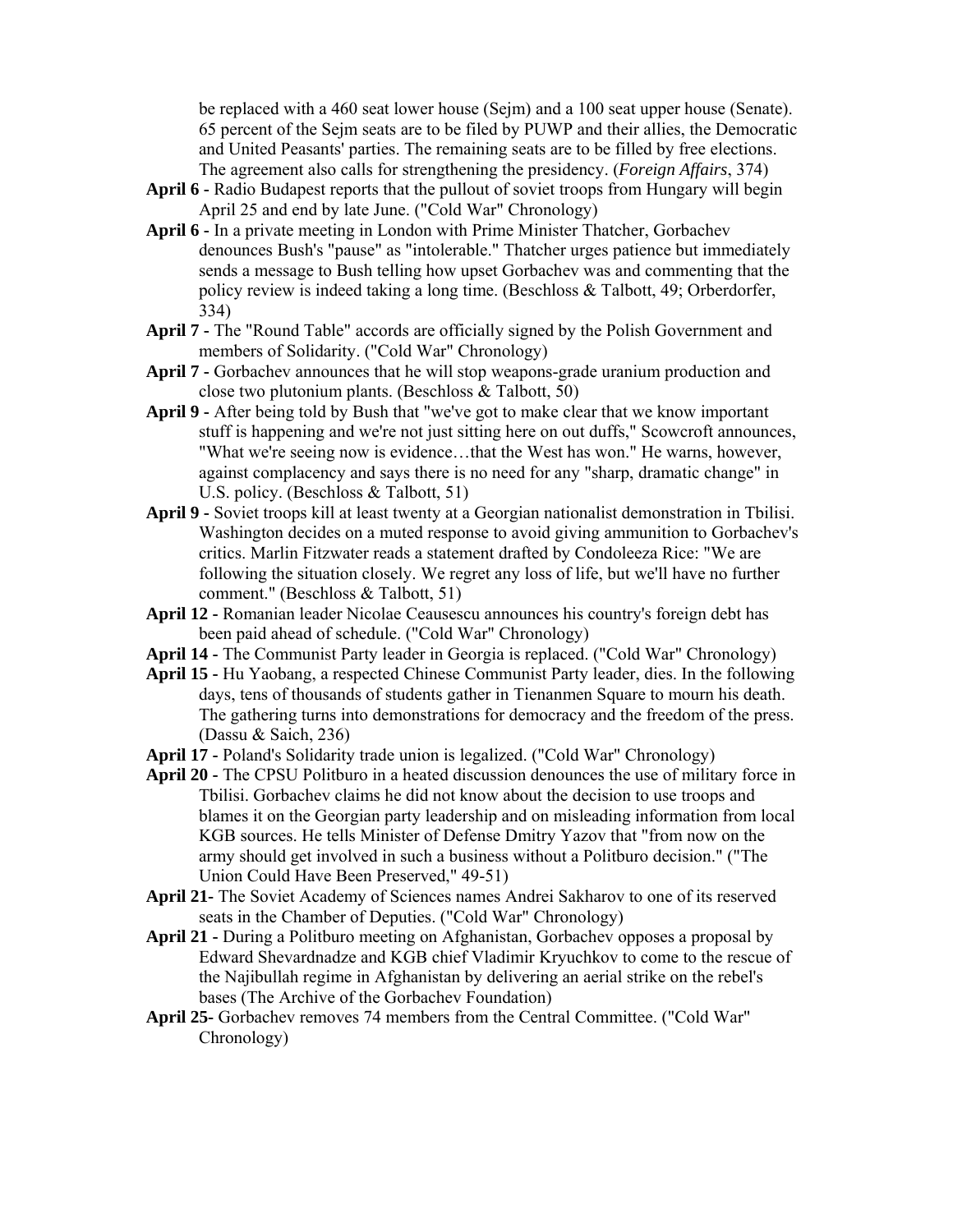- **April 25 -** 1,000 Soviet tanks leave Hungary. This marks the first stage of the soviet withdrawal of 50,000 troops and 10,000 tanks from Eastern Europe by 1991. ("Cold War" Chronology)
- **May 2 -** Hungary begins dismantling the barbed-wire on its borders with Austria. ("Cold War" Chronology)
- **May 4** Todor Zhivkov announces a land reform plan that would break up large collectives and allow farmers to lease land. ("Cold War" Chronology)
- **May 5 -** The USSR announces it has withdrawn 1,000 tanks from East Germany. ("Cold War" Chronology)
- **May 8-9 -** The Hungarian Communist Party Central Committee votes to remove Kadar from the posts of Communist Party President and Central Committee member. ("Cold War" Chronology)
- **May 10 -** Baker meets Shevardnadze in Moscow in a Foreign Ministry guest house. Baker insists the U.S. is not imposing "tests" on the soviets, but wants to create a climate from "true cooperation." That evening Baker and his wife dine with the Shevardnadzes at their apartment where the soviet Minister breaks tradition and discusses Soviet domestic concerns. Baker gathers from this talk that the leadership is serious about continuing political reforms. (Beschloss & Talbott, 61-65)
- **May 11 -** Baker meets Gorbachev at the Kremlin; the only others present are interpreters. Briefed by Shevardnadze on his dinner conversation with Baker, Gorbachev discusses Soviet domestic turmoil. Gorbachev informs Baker he plans to announce a 500 warhead unilateral reduction of nuclear forces in Eastern Europe. Baker afterward complains about Gorbachev's "one-"upsmanship" and being "ambushed" by the Soviets. Upon learning of Gorbachev's announcement Scowcroft tells Bush that Gorbachev is again trying to divide the Western alliance. (Beschloss & Talbott, 65-68) and Garthoff, 379)
- **May 11 -** The CPSU Politburo discusses a proposal of the Politburo commission on the situation in Baltic republics. Gorbachev emphasizes that "force cannot help here. We have admitted that even in foreign policy nothing can be achieved by force. And domestically we especially must not resort to force." ("The Union Could Have Been Preserved," 51-55)
- **May 13 -** Several thousand students start fasting at Tienanmen square to pressure the government to meet their demands. ("Cold War" Chronology)
- **May 15-** Yugoslav Federal President Raif Dizdarevic ends his term and is succeeded by Janez Drnovsek. ("Cold War" Chronology)
- **May 15-18 -** Gorbachev visits China--the first Sino-Soviet summit in thirty years-and announces the "normalization" of relations. (Dassu & Saich, 237)
- **May 17 -** Vaclav Havel is released from prison. ("Cold War" Chronology)
- **May 17 -** The Polish Sejm votes to give the Roman Catholic Church legal status. ("Cold War" Chronology)
- **May 18 -** The Lithuanian Supreme Soviet declares sovereignty. ("Cold War" Chronology)
- **May 19 -** The Chinese Communist leadership declares martial law, but does not yet order in Troops to quell the mass protests in Tienanmen Square. (Garthoff, 657-658; Dassu & Saich 237)
- **May 20-21-** Bulgaria puts down protests against the Bulgarian policy of forced assimilation in the south. Over 100 ethnic Turks are killed. ("Cold War" Chronology)
- **May 25-June 9 -** The new Congress of People's Deputies meets for the first time and elects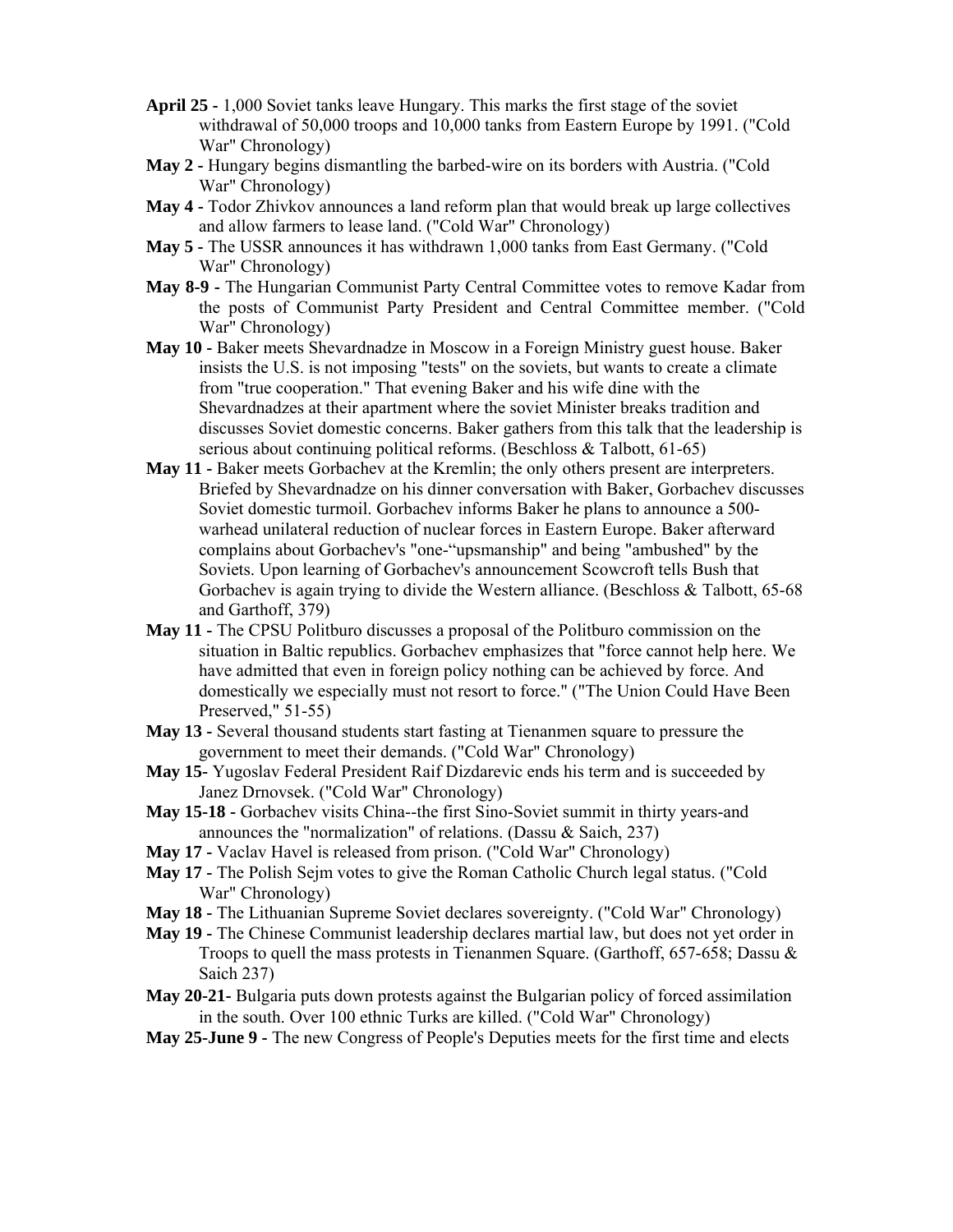Gorbachev president. The congress is televised and has a powerful impact on Soviet viewers. (Gates, 439; Garthoff, 391)

- **May 29 -** Yeltsin takes a seat on the new USSR Supreme Soviet when Aleksei Kazannik yields his. ("Cold War" Chronology)
- **June -** The Hungarian government allows the exhumation and re-burial of the remains of Nagy. ("Cold War" Chronology)
- **June 3-15** Violent ethnic riots occur in Uzbekistan. ("Cold War" Chronology)
- **June 4** Solidarity wins decisively in free parliamentary elections. The Party wins 92 of 100 seats in the Senate and 160 of 161 available seats in the 460-seat Sejm. ("Cold War" Chronology)
- **June 4 -** PLA troops with armored vehicles crush the Tienanmen Square protests, massacring hundreds in the square and the surrounding streets. ("Cold War" Chronology) June 5 - Bush announces the suspension of all government-to-government sales and commercial exports of weapons to China. (Dassu & Saich, 237)
- **June 16** Imre Nagy is ceremonially re-buried in Hungary. ("Cold War" Chronology)
- **June 17 -** Turkish prime minister Turgut Ozal vows to keep the Turkish border open to any ethnic-Turkish Bulgarian who wants to emigrate. ("Cold War" Chronology)
- **June 18 -** A runoff election is held in Poland. Solidarity captures 7 of the 8 unfilled seats in the Senate and the single unfilled seat in the Sejm. ("Cold War" Chronology)
- **June 19 -** START negotiations resume in Geneva. ("Cold War" Chronology)
- **June 21 -** In a private meeting with Admiral Crowe at the Kremlin, Gorbachev uses the word "partnership" to describe the new US-Soviet relationship. (Beschloss & Talbott, 82- 83)
- **June 22 -** The Hungarian Central Committee reorganizes the leadership of the party, creating a four-member presidium with Grosz, Pozgay, Miklos Nemeth, and Rezso Nyers as members. ("Cold War" Chronology)
- **June 30 -** Polish leader Jaruzelski announces he will not run for the presidency. ("Cold War" Chronology)
- **July -** Shevardnadze visits Budapest. He tells Hungarian leaders "Do what you think is best to preserve the position of the Party." (Lévesque, 139)
- **July 1 -** Speaking on television, Gorbachev warns of ethnic conflict. ("Cold War" Chronology)
- **July 2 -** Gorbachev speaks with Matlock at a Van Cliburn concert in Moscow, telling him he is unhappy with Bush's recent comments to reporters implying the Soviets should withdraw troops from Poland. Matlock wires Washington, where Bush tells speech writers he doesn't want 'to complicate the lives of Gorbachev and the others..." (Beschloss & Talbott, 85-86)
- **July 4 -** The Polish parliament convenes. Premier Mieczslaw Rakowski and his cabinet offer their resignations but agree to stay on as caretakers. ("Cold War" Chronology)
- **July 6 -** The former Hungarian leader Kadar dies. The Hungarian Supreme Court rehabilitates Nagy and his associates. ("Cold War" Chronology)
- **July 6 -** Addressing the Council of Europe in Strasbourg, Gorbachev says the USSR will not block reform in Eastern Europe. ("Cold War" Chronology)
- **July 7 -** In Bucharest, Gorbachev speaks to Warsaw Pact leaders and seems to accept changes in Poland and Hungary. Ceausescu openly complains about "disunity" within the alliance. Honecker collapses with a gall-bladder ailment and has to return to East Germany. (Beschloss & Talbott, 86; Gates, 466)
- **July 9-13 -** Bush is hailed by crowds in Poland and Hungary. Bush's cautious speeches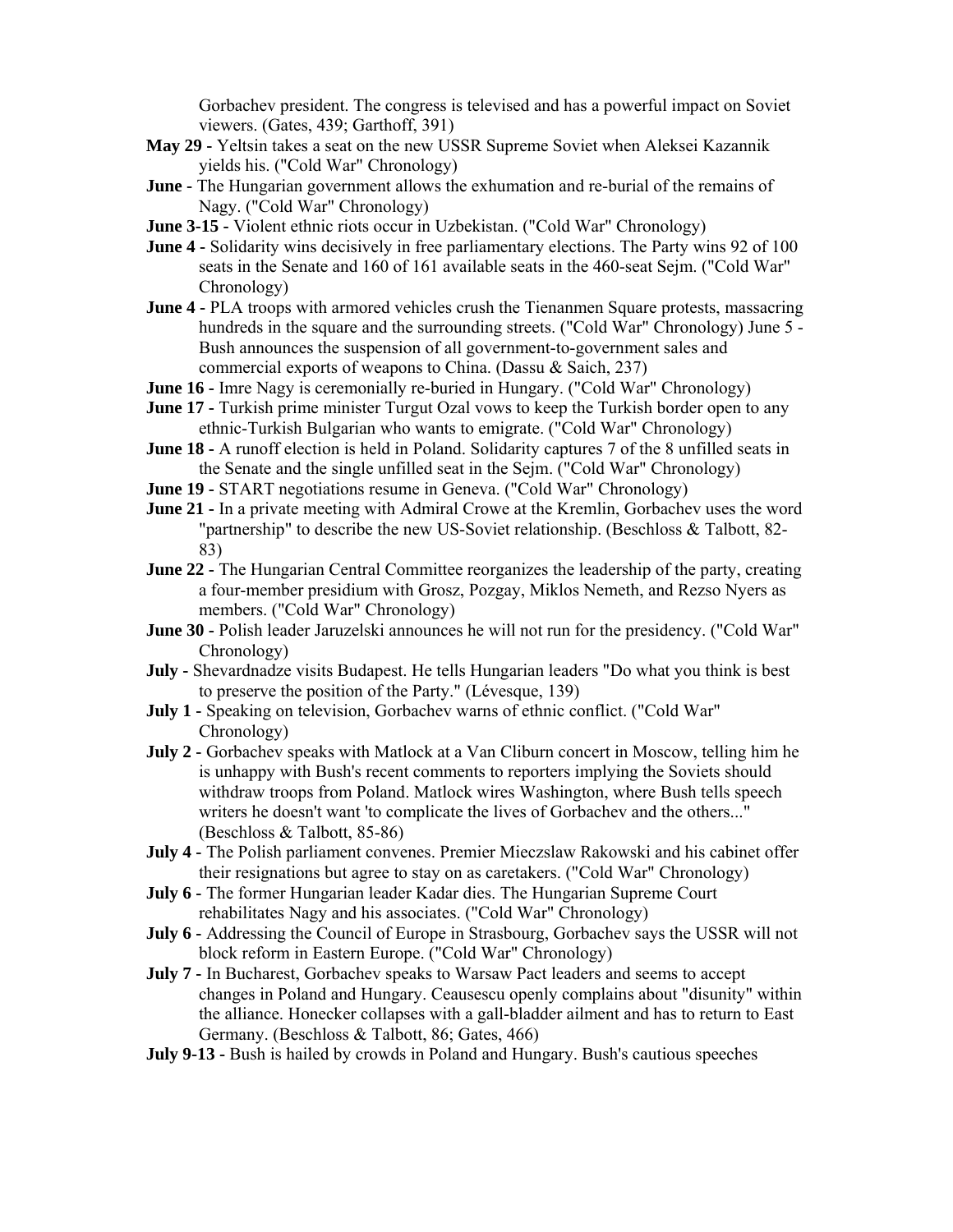designed not to offend the soviets are later the subject of criticism. (Gates, 466)

- **July 9 -** Flying to Poland, Bush asks Robert Blackwill and Dennis Ross whether Jaruzelski might not be a "stabilizing force for the future" of Poland. (Beschloss & Talbott, 86- 88)
- **July 10 -** In the USSR a wave of mining strikes begins and continues for several weeks. ("Cold War" Chronology)
- **July 10** Bush meets with Jaruzelski in the morning and tells him he thinks he (Jaruzelski) might be able to "assist in a process, an evolution," in Poland. Jaruzelski, after his unexpectedly long meeting with Bush, later changes his mind and decides to run for the presidency. Speaking before the parliament Bush pledges \$100 million in aid to underwrite private enterprise. Meeting with Walesa in Gdansk, the Solidarity leader complains about what he sees as the small amount of US aid pledged, and asks instead for \$10 billion over three years. (Beschloss & Talbott, 88 89)
- **July 12 -** Meeting privately with Grosz, Nyers, and Nemeth in Budapest. Bush tells the party leaders he does not want to force them to "choose between East and West." In the afternoon, at the US ambassadorial residence, Pozgay tells the president and Baker that his three colleagues underestimated the difficulties they face in carrying out reforms. Later in the afternoon leaders of the non-communist opposition tell Bush and Baker that Pozgay himself does not fully appreciate the public pressure for reform. Bush tells them he believes the leadership is taking "prudent" steps "in the right direction." He later tells Baker, referring to the opposition, "These really aren't the guys to be running this place. At least not yet." (Beschloss  $\&$  Talbott, 89-92)
- **July 14** Walesa offers his support for Jaruzelski to be Poland's president. ("Cold War" Chronology)
- **July 14 -** The CPSU Politburo debates a draft proposal transforming the USSR into a looser federation with a larger degree of republican autonomy. But the discussion stumbles over the issue of legalization the secession of republics. ("The Union Could Have Been Preserved," 61-74)
- **July 18 -** In an address to the Soviet Central Committee, Gorbachev says the people are losing faith in the Party and threatens to purge officials who oppose *perestroika*. In Poland, Jaruzelski announces his candidacy for the presidency. ("Cold War" Chronology)
- **July 18 -** Returning to Washington from Paris, Bush writes a secret invitation to Gorbachev to meet him "without thousands of assistants hovering over our shoulders." He waits ten days, then gives the letter to Marshal Sergei Akhromeev, Gorbachev's military advisor, to take to the Soviet leader, so as to avoid leaks. (Beschloss & Talbott, 94 and Oberdorfer, 367)
- **July 19 -** Jaruzelski is elected president. ("Cold War" Chronology)
- **July 22 -** The Lithuanian parliament declares the 1940 Soviet annexation of the Baltics illegal. ("Cold War" Chronology)
- **July 25 -** Jaruzelski invites Solidarity to join a coalition government. ("Cold War" Chronology)
- **July 27 -** The supreme Soviet votes to approve a resolution supporting Lithuanian and Estonian plans to develop an autonomous, free market system. ("Cold War" Chronology)
- **July 28 -** The Latvian Supreme Soviet declares sovereignty. ("Cold War" Chronology)
- **July 29 -** Mieczyslaw Rakowski replaces Jaruzelski as the head of the Polish Communist Party. ("Cold War" Chronology)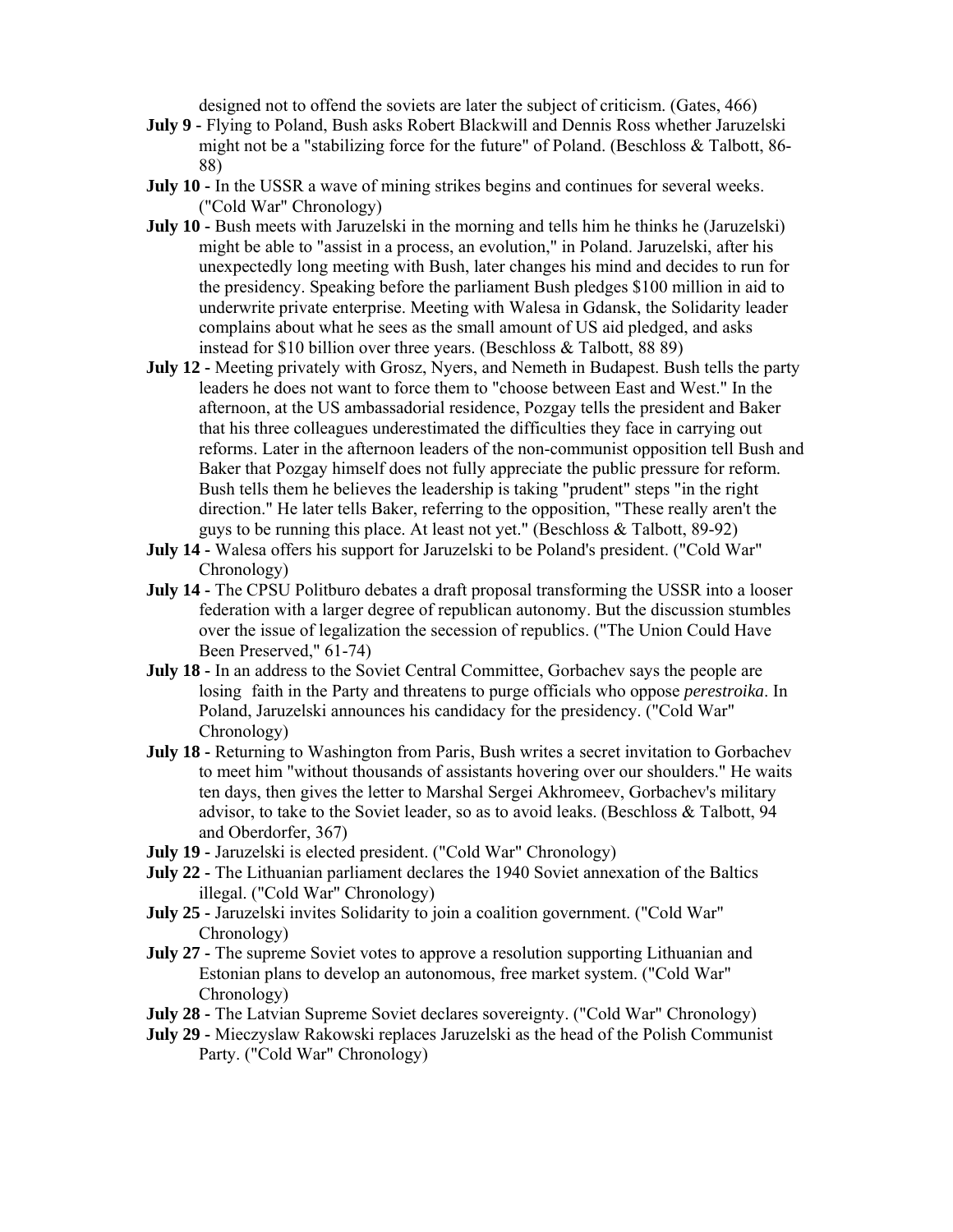- **July 29 -** In Paris for a peace conference on the Cambodian civil war, Baker meets Shevardnadze who tells him about soviet internal difficulties. Baker says the US will not condone the use of force to "put down strikes and other forms of political activity," and warns against another Tienanmen. Shevardnadze pledges to avoid the use of force in dealing with the republics. Baker later says this meeting was the beginning of his "bonding" with Shevardnadze. He however lets slip the fact that Akhromeev delivered a personal message from Bush to Gorbachev. After the Americans leave, Shevardnadze explodes and accuses them of "going behind his back" in a "double game." He later complains to Baker, who promises, "It won't happen again." (Beschloss & Talbott, 94-97; Oberdorfer 369-370)
- **July 30 -** The "Inter-regional Group of Deputies" is formed in the USSR Supreme Soviet by Yeltsin, Sakharov, and others. (Garthoff, 391)
- **August 8 -** Estonia's Supreme Soviet approves legislation requiring two years residency for voting and five years residency to hold a local elected office. Russians living in Estonia strike, and the soviet justice ministry declares the law unconstitutional. ("Cold War" Chronology)
- **August 14 -** Polish premier Kiszczack announces that he is unable to form a government. ("Cold War" Chronology)
- **August 16 -** Solidarity and the United Peasants' and Democratic Parties agree to form a coalition government. ("Cold War" Chronology)
- **August 17 -** President Jaruzelski agrees to the proposed opposition government. He asks only that the PUWP be guaranteed the ministers of defense and interior. ("Cold War" Chronology)
- **August 17 -** The CPSU Politburo endorses а plan for limited economic autonomy for the fifteen Soviet republics. ("Cold War" Chronology)
- **August 18 -** Yakovlev holds a press conference to "unequivocally" denounce the 1939 Nazi- Soviet Pact which led to the annexation of the Baltics. However, he states the soviet government still considers the Baltics a part of the USSR and will resist any attempts to dislodge them from the Union. (Beschloss & Talbott, 101)
- **August 20 -** The PUWP Central Committee adopts a resolution refusing to accept "co responsibility for future developments" if the Party is not given a sufficient number of places in the cabinet. Walesa accuses the Party of blackmail. ("Cold War" Chronology)
- **August 21 -** 3,000 demonstrators in Prague protest on the  $21<sup>St</sup>$  anniversary of the Warsaw Pact invasion. Security police break up the demonstrations. Turkish premier Ozal closes Turkey's borders to ethnic-Turkish Bulgarians. ("Cold War" Chronology)
- **August 22 -** The Lithuanian parliament declares the soviet annexation of the Baltics "illegal." (Beschloss & Talbott, 101)
- **August 22-** Gorbachev calls the Polish Communist Party leader, Mieczyslaw Rakowski, and persuades him to cooperate in the transfer of power to а Solidarity-led government. (Beschloss & Talbott, 102; Gates, 467; Oberdorfer, 360)
- **August 23 -** Hungarian Foreign Minister Gyula Horn ignores the terms of a 21-year-old treaty and allows East Germans to make their way to the West through Hungary. (Oberdorfer, 362)
- **August 23 -** Over two million participate in the "Baltic Way" demonstration, а human chain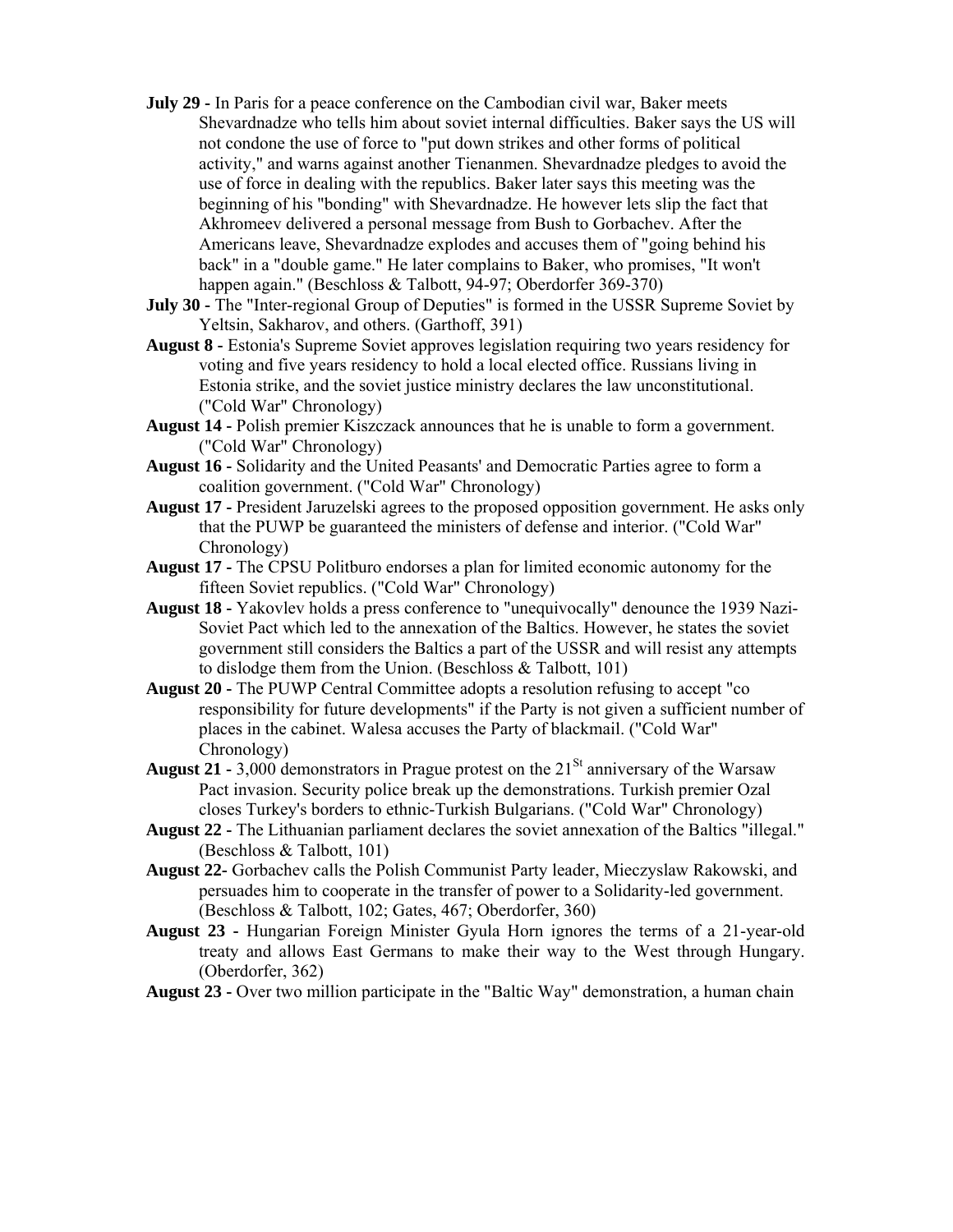across the countries of Lithuania, Latvia and Estonia. ("Cold War" Chronology)

- **August 24 -** Tadeusz Mazowiecki becomes the first noncommunist Polish prime minister since the early postwar period. (Oberdorfer, 361)
- **August 26-** The CPSU Central Committee sends a firm warning to the Baltics. ("Cold War" Chronology)
- **August 31-** The Moldavian supreme Soviet establishes Moldavian (Moldovan) as the state language and replaces the Cyrillic alphabet with the Latin alphabet. ("Cold War" Chronology)
- **September 4 -** A general strike begins in Azerbaijan to demand recognition of the National Front and the reasserting of control over Nagorno-Karabakh. The strike subsequently results in a blockade of the principal rail line leading from European Russia into Armenia. ("Cold War" Chronology)
- **September 8-10 -** Rukh-the national movement in the Ukraine-holds its constituent congress in Kiev and displays the banned blue-and-yellow flag of the independent Ukraine. ("Cold War" Chronology)
- **September 9 -** Yeltsin arrives in the US for a speaking tour. (Garthoff, 383)
- **September 10 -** Hungary publicly announces it will no longer prevent East Germans from crossing its border with Austria, allowing 180,000 East Germans across. (Oberdorfer, 362)
- **September 11 -** Mazowiecki nominates a cabinet in which representative of the Polish Communist Party are a minority. ("Cold War" Chronology)
- **September 12 -** Bush refuses to receive Yeltsin in the Oval Office and instead "drops in" for fifteen minutes during the latter's meeting with Scowcroft. Quayle also "drops in" and jokes with Yeltsin about their shared press reviews. Afterward, Yeltsin tells the press that he presented a "ten-point plan" to the president and Vice-President to "rescue *perestroika*. " (Beschloss & Talbott, 102-105; Gates, 478-479)
- **September 18 -** Hungary establishes full diplomatic relations with Israel, broken off in 1967. ("Cold War" Chronology)
- **September 19 -** Speaking on national television, Gorbachev sharply criticizes the separatists in the USSR's national republics. ("Cold War" Chronology)
- **September 19-** The Hungarian government and opposition representatives reach an accord to create a multiparty system in 1990. The accord calls for a unicameral legislature to be filled by free elections, a strong presidency with the authority to choose the premier, and the legalization and granting of rights to political parties. ("Cold War" Chronology)
- **September 21 -** At his first meeting with Bush as president, Shevardnadze advises him to ignore Yeltsin's doom-saying about Gorbachev. He delivers a nine-page letter from Gorbachev suggesting the compromises he is willing to make, concerning primarily SDI. Bush repeats the three points he had earlier asked Thatcher to relay to Gorbachev during her stopover in Moscow from a visit to Tokyo. These are: 1) he supports wholeheartedly perestroika; 2) he is not alarmed by reports the soviet Union is about to collapse; and 3) his policy toward Eastern Europe will not exploit the situation there or threaten the soviet Union. That evening Baker advises the foreign minister to "cut the Baltics loose." (Beschloss & Talbott, 103-111, 117-118; Garthoff, 383)
- **September 22-23 -** Shevardnadze and Baker spend time at the latter's ranch in Wyoming.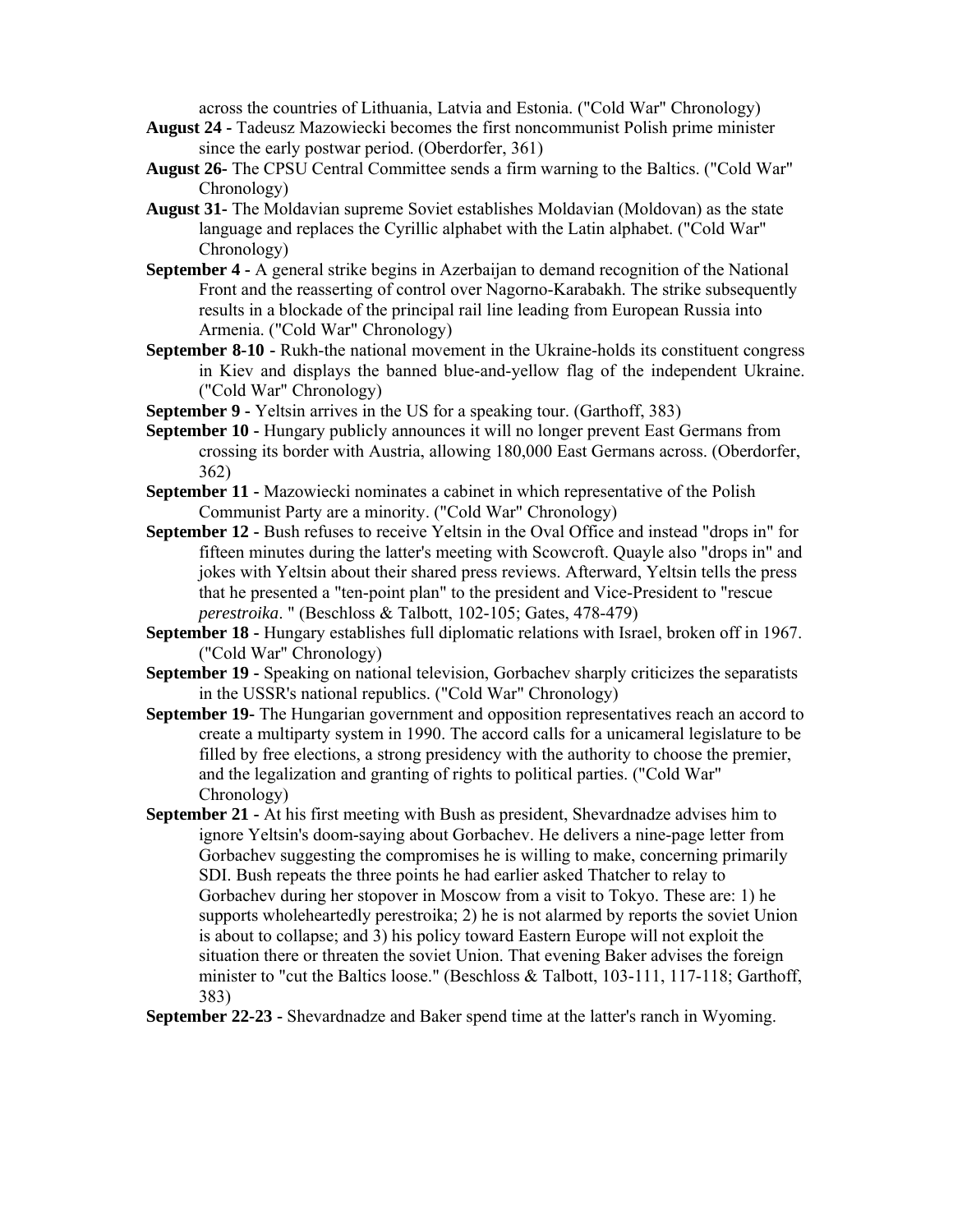They discuss START, chemical weapons, regional conflicts, and independence movements in the USSR. Shevardnadze proposes that in return for separate talks on the aspects of SD1 which might be covered under the ABМ treaty, the soviet Union would be willing to sign and implement a START treaty without a separate accord limiting space-based weapons. Baker turns down the idea. (Beschloss & Talbott, 112, 119-120; Garthoff, 384)

- **September 23 -** The Azerbaijan supreme soviet makes Azeri the official language, reasserts sovereignty over Nagorno-Karabakh, and reaffirms Azerbaijan's right of secession from the USSR. ("Cold War" Chronology)
- **September 24 -** The Parliaments in Kazakhstan and Kyrgyzslan make Kazald and Kyrgyz their official state languages, respectively. ("Cold War" Chronology)
- **September 27 -** Slovenia adopts amendments to its constitution allowing the republic to secede from Yugoslavia. ("Cold War" Chronology)
- **October 2 -** Large anti-Communist demonstrations begin in Leipzig. ("Cold War" Chronology)
- **October 6 -** Gorbachev meets with Honecker in East Berlin and advises that he begin a reform program. He later tells aides that Honecker "can't stay in control" and must go. (Beschloss & Talbott, 133)
- **October 7 -** The Hungarian Communist Party formally dissolves itself, renaming itself the Hungarian socialist party and adopting democratic socialist politics instead of Marxism. (Oberdorfer, 362-363)
- **October 8 -** The Latvian Popular Front endorses the goal of independence. ("Cold War" Chronology)
- **October 9** 50,000 East Germans march in Leipzig against the East German regime. ("Cold War" Chronology)
- **October 9 -** The USSR Supreme soviet approves a bill allowing workers to strike. ("Cold War" Chronology)
- **October 9** 70,000 East Germans demonstrate against the East German government in Leipzig. The local communist leaders refuse to attack the marchers. (Oberdorfer, 363)
- **October 12 -** The Polish government announces the introduction of anti-inflationary measures and promises the "full introduction of market mechanisms and institutions" in 1990-1991. ("Cold War" Chronology)
- **October 17 -** Honecker is forced to resign both his of general secretary and head of state. He is replaced by Egon Krenz, the former security chief and the youngest member of the Politburo. (*Washington Post*, 10/22/89 and Oberdorfer, 398)
- **October 18 -** The Hungarian parliament rewrites the constitution to permit a multi-party system, scheduling elections for 1990. ("Cold War" Chronology)
- **October 23 -** Hungary adopts a new constitution and changes its name to the Republic of Hungary. Acting president Matyas Szuros declares the 1956 Soviet invasion to have been illegal. (Beschloss & Talbott, 123 and Oberdorfer, 363)
- **October 23 -** Two to three hundred thousand East Germans demonstrate against the government in Leipzig. ("Cold War" Chronology)
- **October 23 -** Shevardnadze, speaking to the supreme Soviet, criticizes the invasion of Afghanistan, saying it "violated general human values." (Beschloss & Talbott, 123)
- **October 25 -** Soviet Foreign Ministry Spokesman Gennadi Gerasimov declares the Brezhnev doctrine dead, promising the USSR will allow Eastern Bloc states to "do it their way" something Gerasimov jokingly terms the "Sinatra doctrine." (Beschloss and Talbott, 134 and Oberdorfer, 355)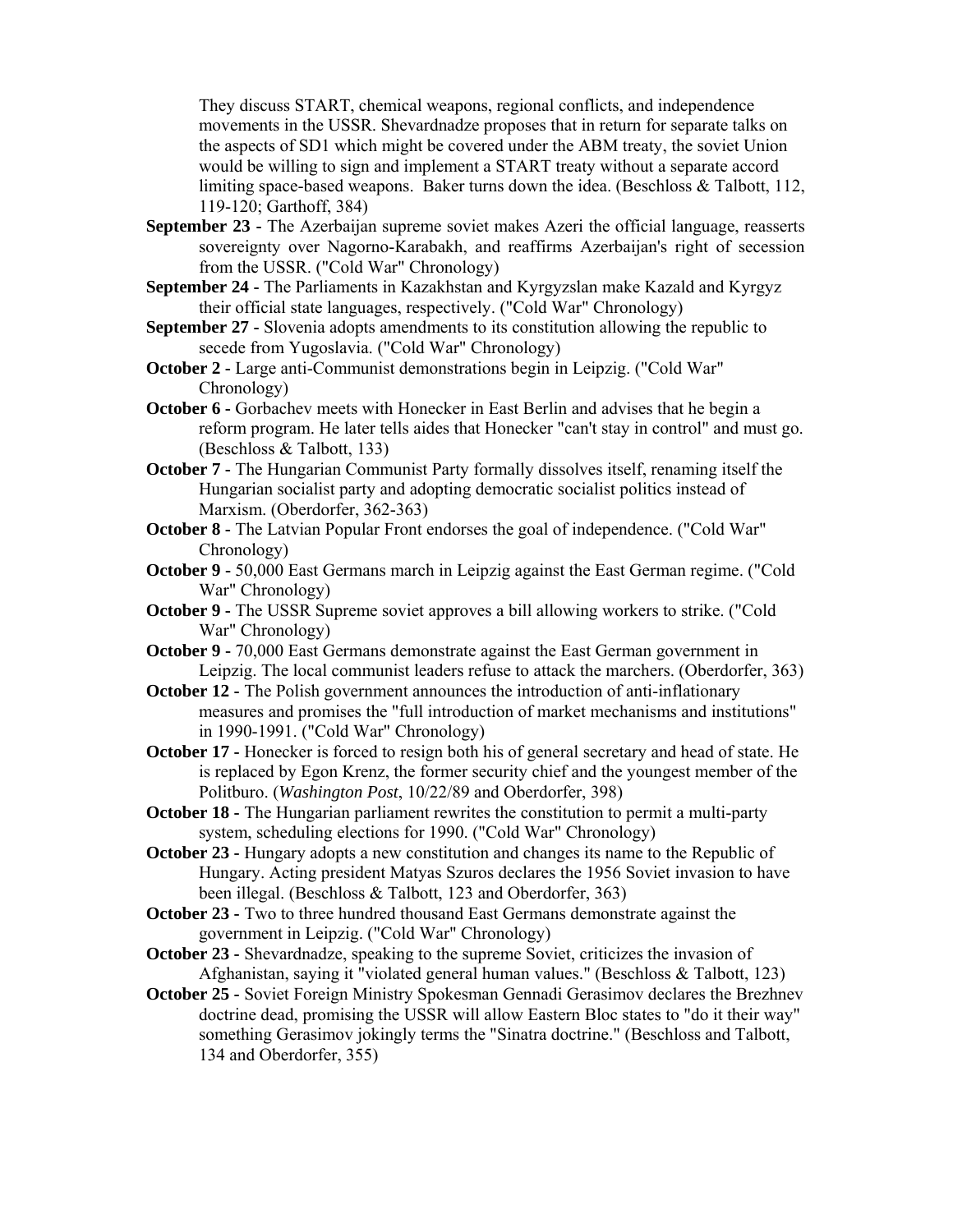- **October 26** Shevardnadze calls for the dissolution of NATO and the Warsaw Pact. ("Cold War" Chronology)
- **October 27** East Germany offers amnesty for citizens who have fled the country and for Those facing prosecution for demonstrating. ("Cold War" Chronology)
- **October 28** 10,000 protesters gather in Wenceslas Square to mark the 71st anniversary of the formation of Czechoslovakia. Demonstrators ignore demands to leave the square. Riot police storm the crowd; 355 demonstrators are arrested. ("Cold War" Chronology)
- **October 31** New East German leader Krenz visits Gorbachev at the Kremlin to ask his assistance in fending off the challenge of his reform rival, Hans Modrow. Gorbachev consents. (Beschloss & Talbott, 134)
- **October 31** Facing growing economic problems, Krenz authorizes secret meetings with West Germany to obtain emergency loans in exchange for certain liberalization of movement of individuals between the two Germanys. (Lévesque, 158)

**November 1**- From Moscow Gorbachev calls on Krenz to speed up reforms and open borders to "avoid an explosion." (Beschloss & Talbott, 134)

- **November 1**  East Germany re-opens its borders with Czechoslovakia. ("Cold War" Chronology)
- **November 3** Czechoslovakia opens its borders for the transit of East Germans. ("Cold War" Chronology)
- **November 3**  The Bulgarian environmentalist group Eco-Glasnost holds pro-democracy demonstrations in Sofia. An estimated 9,000 demonstrators attend the demonstration. ("Cold War" Chronology)
- **November 4**  500,000 East Germans demonstrate for democracy in East Berlin. (Oberdorfer, 363)
- **November 7**  The East German premier Stoph and his cabinet resign. (Oberdorfer, 363)
- **November 8**  Hans Modrow is named the new premier in East Germany. ("Cold War" Chronology)
- **November 9**  Kohl visits Warsaw.
- **November 9**  The CPSU Politburo debates a proposal to grant Lithuania, Latvia, Estonia and Byelorussia the rights of "economic self-accountability." Most Politburo members are deeply skeptical about this half-measure and warn that the Baits are determined to secede from the USSR. But Gorbachev believes that there are no grounds for panic and that the secessionist threat should not be "exaggerated." ("The Union Could Have Been Preserved,"75-77)
- **November 9** The GDR announces the opening of all borders, including the Berlin Wall. Berliners from both sides of the wall crossed through the eight check points, and with emotions high, people on both sides began to chip away at the concrete and steel barrier. While the Soviet response to the events in Berlin were muted, polls showed the American public saw the event as "exciting and encouraging" Bush tells aides, "If the Soviets are going to let the Communists fall in East Germany, they've got to be really serious-more serious than I realized." (Beschloss & Talbott, 132; Oberdorfer, 363-365)
- **November 9** Zhivkov, the general secretary of the Bulgarian Communist Party since 1954 and president since 1971, is deposed and replaced by Petar T. Mladenov. (Garthoff, 399; Oberdorfer, 365-366)
- **November 12** Adamec, Czechoslovakia's premier, declares that exit visas will no longer be needed to leave the country. ("Cold War" Chronology)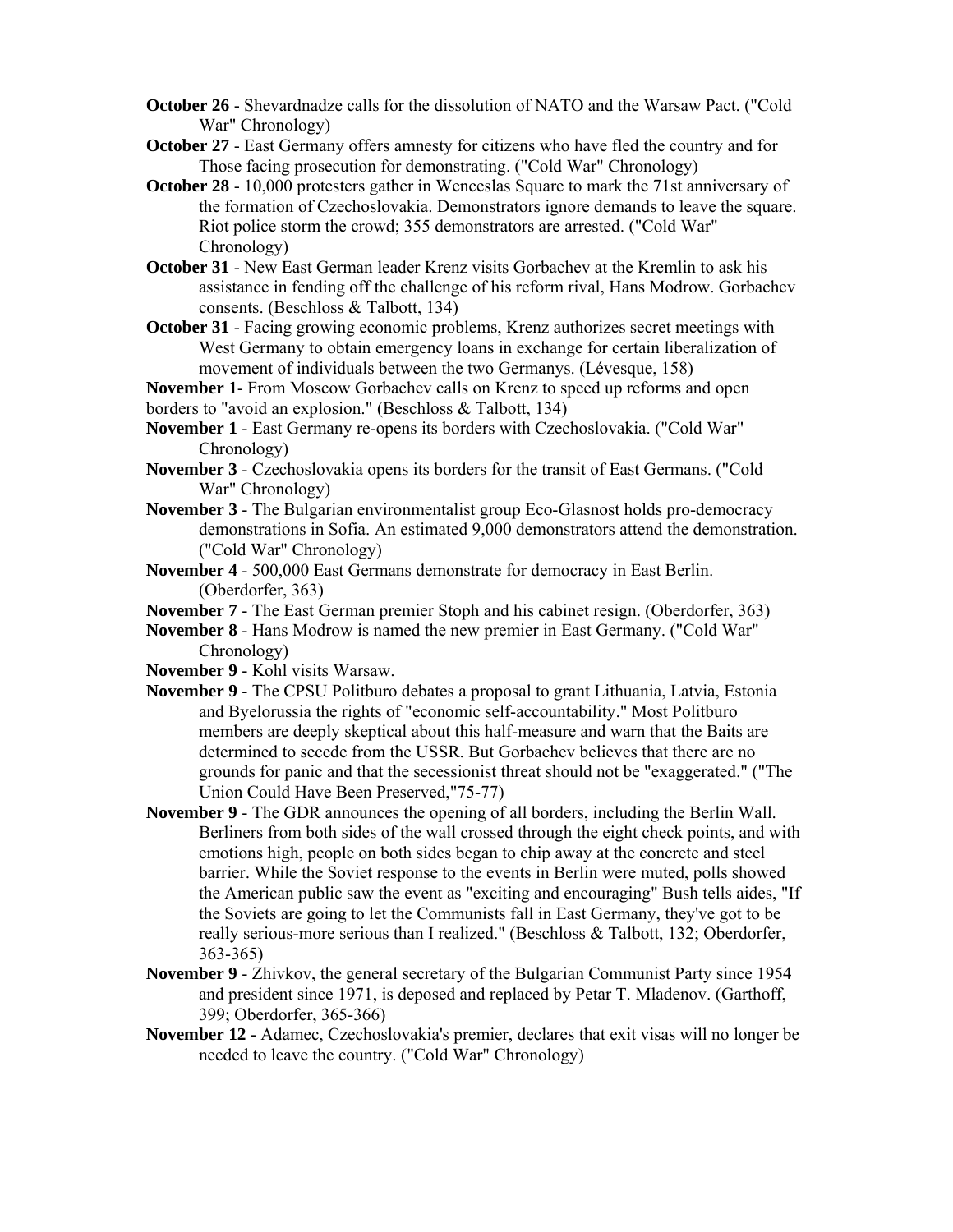- **November 12** The Estonian Supreme Soviet annuls the 1940 request for incorporation into the USSR by the Estonian parliament. ("Cold War" Chronology)
- **November 13** The East German parliament, the Volkskammer, confirms Modrow to replace Stoph as premier. ("Cold War" Chronology)
- **November 16**  Moldavian First Secretary Semen Grossu is replaced by Petru Lucinschi (Petr Luchinksii) following rioting in Kishinev. ("Cold War" Chronology)
- **November 17**  A demonstration in Prague to mark the 50th anniversary of the death of a student killed by the Nazis turns into an anti-government protest. The demonstrators march to Wenceslas Square where they are confronted by riot police and anti-terrorist squads. The violent outcome of the march sparks more demonstrations and a general strike. (Ash, 80-82)
- **November 17** Modrow disbands the East German Ministry for State Security. ("Cold War" Chronology)
- **November 17** Mladenov is elected president of Bulgaria. ("Cold War" Chronology)
- **November 19** The Civic Forum is formed in Prague as an umbrella opposition organization. ("Cold War" Chronology)
- **November 19** The Georgian Supreme Soviet declares sovereignty and resolves that the Soviet occupation of Georgia in 1921 was an abrogation of the 1920 treaty between Georgia and Russia. ("Cold War" Chronology)
- **November 20**  Mass demonstrations take place in Prague's Wenceslas Square. (Oberdorfer, 366)
- **November 21** A closed door meeting is held between Czechoslovak premier Ladislav Adamec and the leaders of the Civic Forum. Havel later announces that Adamec promised not to impose martial law and to investigate charges of brutality of the security forces. ("Cold War" Chronology)
- **November 23** -- Dubcek makes his first public appearance in 21 years at a 70,000 person anti-government demonstration in Bratislava. ("Cold War" Chronology)
- **November 24** Ceaucescu is elected to another term as Party general secretary. Ceaucescu calls the Communist Party the "vital center" of Romanian life. ("Cold War" Chronology)
- **November 24** Jakes, head of the Czechoslovakian Communist Party, resigns along with the secretariat. He is replaced by Karl Urbánek. (Oberdorfer, 366)
- **November 26** Hungary holds a national referendum on whether the president should be selected by direct elections or by the new parliament in 1990. Voters choose the parliamentary election of the president. ("Cold War" Chronology)
- **November 26** Adamec holds his first one-on-one meeting with Havel. ("Cold War" Chronology)
- **November 27** The CPSU Politburo condemns the attempt by the Lithuanian Communist Party to remove itself from Moscow's control. ("Cold War" Chronology)
- **November 28** Kohl unveils a plan for German reunification. ("Cold War" Chronology)
- **November 28** In Czechoslovakia, Adamec, now serving in a caretaker role after resigning on the 25th, pledges to give up the Communist monopoly on power. ("Cold War" Chronology)
- **November 28** The USSR Supreme Soviet votes to end direct rule over Nagorno-Karabakh despite protests from deputies from Armenia and Nagorno-Karabakh. ("Cold War" Chronology)
- **November 29** The Czechoslovak parliament removes the "leading role" of the Communist Party clause from the constitution. ("Cold War" Chronology)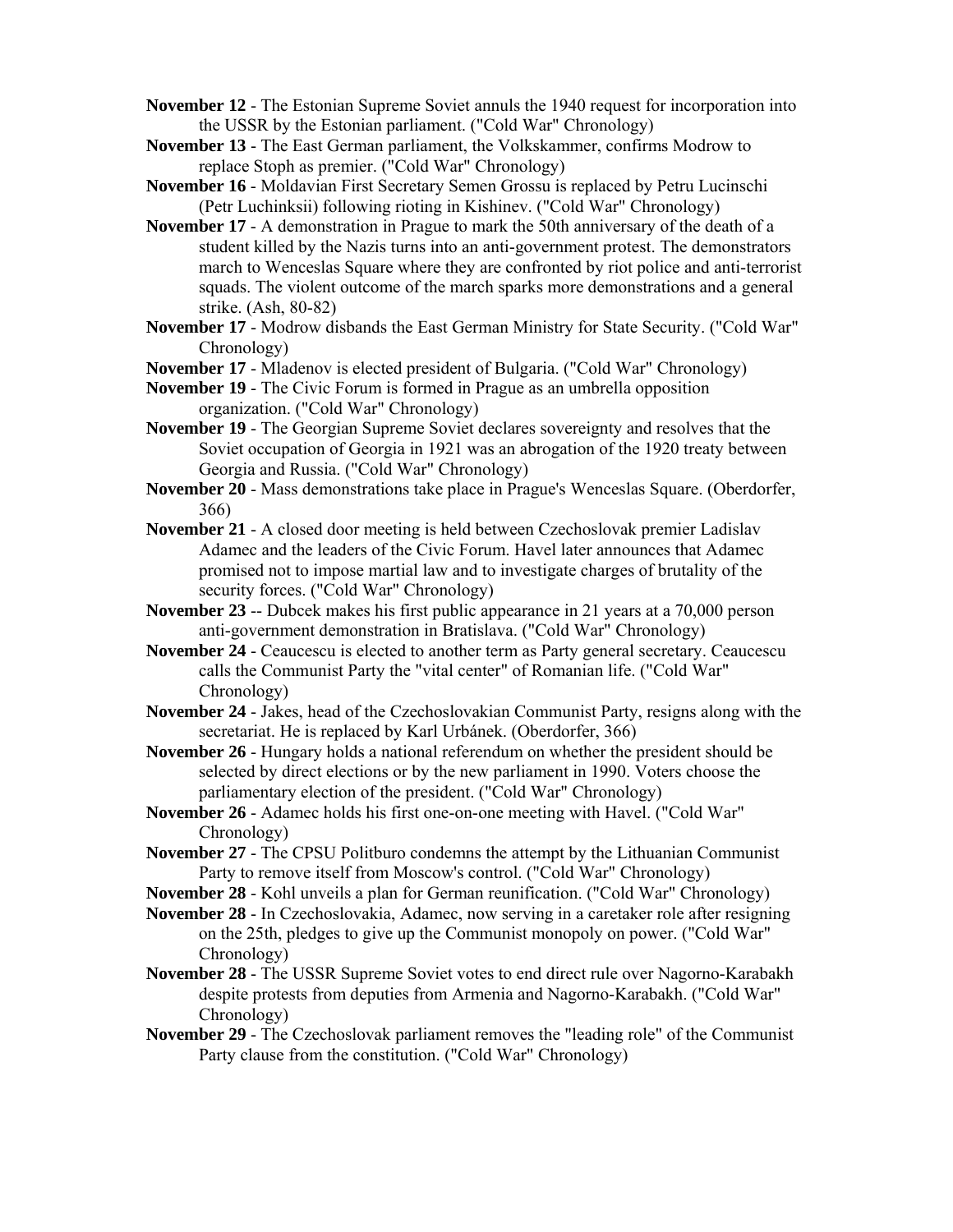- **November 30** The Czechoslovak government announces that the border with Austria will be opened and all remaining travel restrictions to the West will be dropped. ("Cold War" Chronology)
- **November 30** Speaking in Rome, Gorbachev calls for a "common European home." ("Cold War" Chronology)
- **December 1** Gorbachev meets with Pope John Paul II and promises to reestablish diplomatic relations and enact a law guaranteeing the freedom of conscience and the legalization of the Ukrainian Catholic Church. (Beschloss & Talbott, 149; Oberdorfer, 377)
- **December 1**  The East German parliament abolishes the Communist Party's special status. ("Cold War" Chronology)
- **December 2** Amid a storm the Maltese call the worst in five years, Bush meets with Gorbachev aboard the Maksim Gor'kii. Bush suggests a number of specific points on START which Baker and Shevardnadze can begin working on in January. He also brings up the issue of reducing chemical weapons stocks and offers to trade information on military spending and production. Bush presses Gorbachev forcefully on the Soviet role in Central America; this becomes a point of contention between the two leaders during their subsequent private conversation. After lunch Bush returns to the Belknap despite the rough seas and Gorbachev's offer to stay on board the Soviet ship to ensure that the talks can resume for the scheduled 4:30 session. The storm prevents Bush from returning to the Gor'kii and the first day's talks end precipitously amid media comments threatening a public relations debacle. (Beschloss & Talbott, 153-161; Matlock, 271-274; Oberdorfer, 377-380)
- **December 3** With the storm abating in the morning both sides agree nonetheless to meet on the more stable Gor'kii rather than the Belknap, as originally scheduled. Gorbachev asserts that the Soviet Union does not wish to see the US leave Europe, possibly to balance the potential power of a unified Germany. He proclaims that the Soviet Union no longer views the US as an enemy. However, Gorbachev complains about US rhetoric over Eastern Europe and both sides agree to use the term "democratic values" to describe the wave of sentiment there, as opposed to the moniker "Western values," which Bush had been using in his pronouncements. On the issue of the Baltics, Gorbachev promises not to use force and Bush not to create problems for the Soviets in this arena. At the summarizing press conference Gerasimov says, "We buried the Cold War at the bottom of the Mediterranean Sea." (Beschloss & Talbott, 161-165; Matlock, 271-274; Oberdorfer, 381-382)
- **December 3** The East German Politburo resigns, including Krenz and Modrow. Krenz remains on as general secretary, Modrow as premier; Honecker and Stoph are expelled from the party. ("Cold War" Chronology)
- **December 3** The Civic Forum, Czechoslovakia's main opposition organization, rejects Adamec's proposal for a cabinet headed by him and including non-communists. ("Cold War" Chronology)
- **December 4**  Gorbachev meets in Moscow with leaders of the Warsaw Pact nations (Bulgaria is represented by Petur Mladenov; Czechoslovakia by Karl Urbanek; East Germany by Krenz and Modrow; Hungary by Reszo Nyers; Poland by Tadeusz Mazowiecki; Romania by Ceausescu). They issue a condemnation of the 1968 invasion of Czechoslovakia, though Ceausescu refuses to sign it. (Beschloss  $\&$ Talbott, 169-70; Oberdorfer, 385-386)
- **December 5** A new Czechoslovak cabinet is formed with a non-communist majority.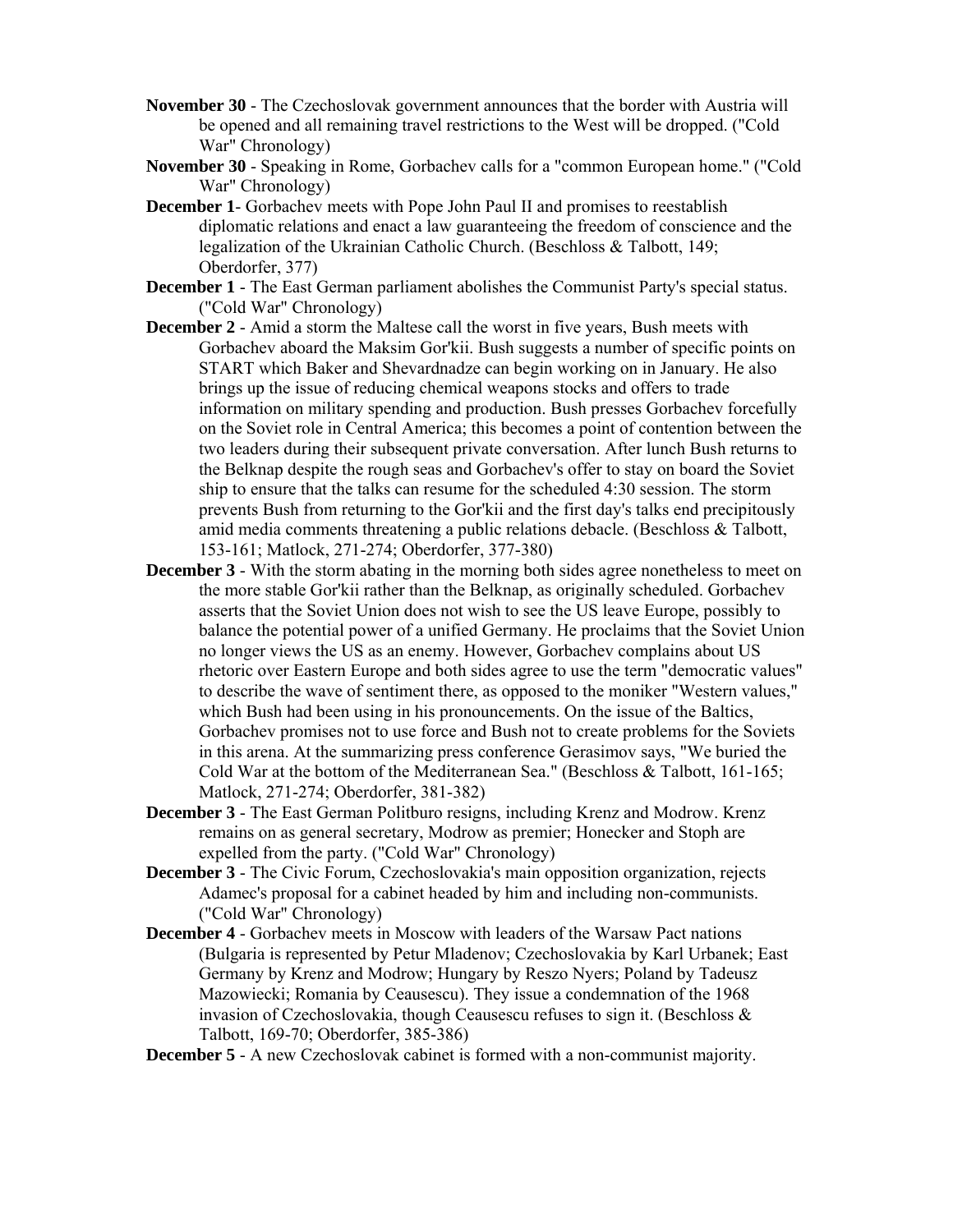("Cold War" Chronology)

- **December 6**  Krenz resigns as East Germany's head of state and chairman of the council on national defense. He is replaced by Manfred Gerlach as interim president. The council on national defense disbands. ("Cold War" Chronology)
- **December 7** The East German government announces multi-party elections scheduled for May 6, 1990. ("Cold War" Chronology)
- **December 7** Adamec leaves the office of prime minister and is replaced by Marian Calfa. ("Cold War" Chronology)
- **December 7** Former General Secretary Jakes is expelled from the Czechoslovak Communist Party. ("Cold War" Chronology)
- **December 7**  The Lithuanian parliament abolishes the special status of the Communist Party. ("Cold War" Chronology)
- **December 7-9** Independent opposition groups in Bulgaria merge to form the Union of Democratic Forces. ("Cold War" Chronology)
- **December 9** Gregor Gysi replaces Krenz as East Germany's Communist Party chairman. ("Cold War" Chronology)
- **December 10** Husák, leader of the Czechoslovak Communist Party from 1968 to December 1987 and president since May 1975, resigns the presidency. ("Cold War" Chronology)
- **December 11** Bulgarian leader Mladenov announces support for free elections and pledges to end the Party's leading role in society. ("Cold War" Chronology)
- **December 12** The second session of the USSR Congress of People's Deputies convenes. Gorbachev refuses to discuss the elimination of Article VI from the constitution and hounds Sakharov from the podium. ("Cold War" Chronology)
- **December 13** Zhivkov is expelled from the Bulgarian Communist Party. ("Cold War" Chronology)
- **December 13** Twenty-four Western nations announce a \$1 billion emergency fund for Poland's economy. ("Cold War" Chronology)
- **December 14** Andrei Sakharov dies. ("Cold War" Chronology)
- **December 14** 20,000 protesters surround the Bulgarian parliament building and demand an end to the Communist Party's political monopoly. ("Cold War" Chronology)
- **December 17** Romanian security forces fire on demonstrators in Timisoara. ("Cold War" Chronology)
- **December 17** The East German Communist Party changes its name from the Socialist Unity Party of Germany (SED) to the Socialist Unity Party of Germany-Party of Democratic Socialism (SED-PDS). ("Cold War" Chronology)
- **December 18** The European Economic Community and the Soviet Union sign a ten-year commercial agreement. ("Cold War" Chronology)
- **December 19** Modrow and Kohl meet in Dresden. ("Cold War" Chronology)
- **December 20** Lithuania's Communist Party votes to declare independence from Moscow. Gorbachev expresses alarm at this announcement. ("Cold War" Chronology)
- **December 20** The Soviet Union agrees to open negotiations on the issue of Soviet troops in Czechoslovakia. ("Cold War" Chronology)
- **December 22** After a staged Ceausescu speech in Bucharest's main square disintegrates into chaos, catcalls, and gunshots, the Romanian dictator flees in a helicopter. The "National Salvation Front" announces itself as the new government, including a number of former Ceausescu aides together with a handful of dissidents. Several days of sporadic street battles ensue, involving Securitate forces primarily versus the army,